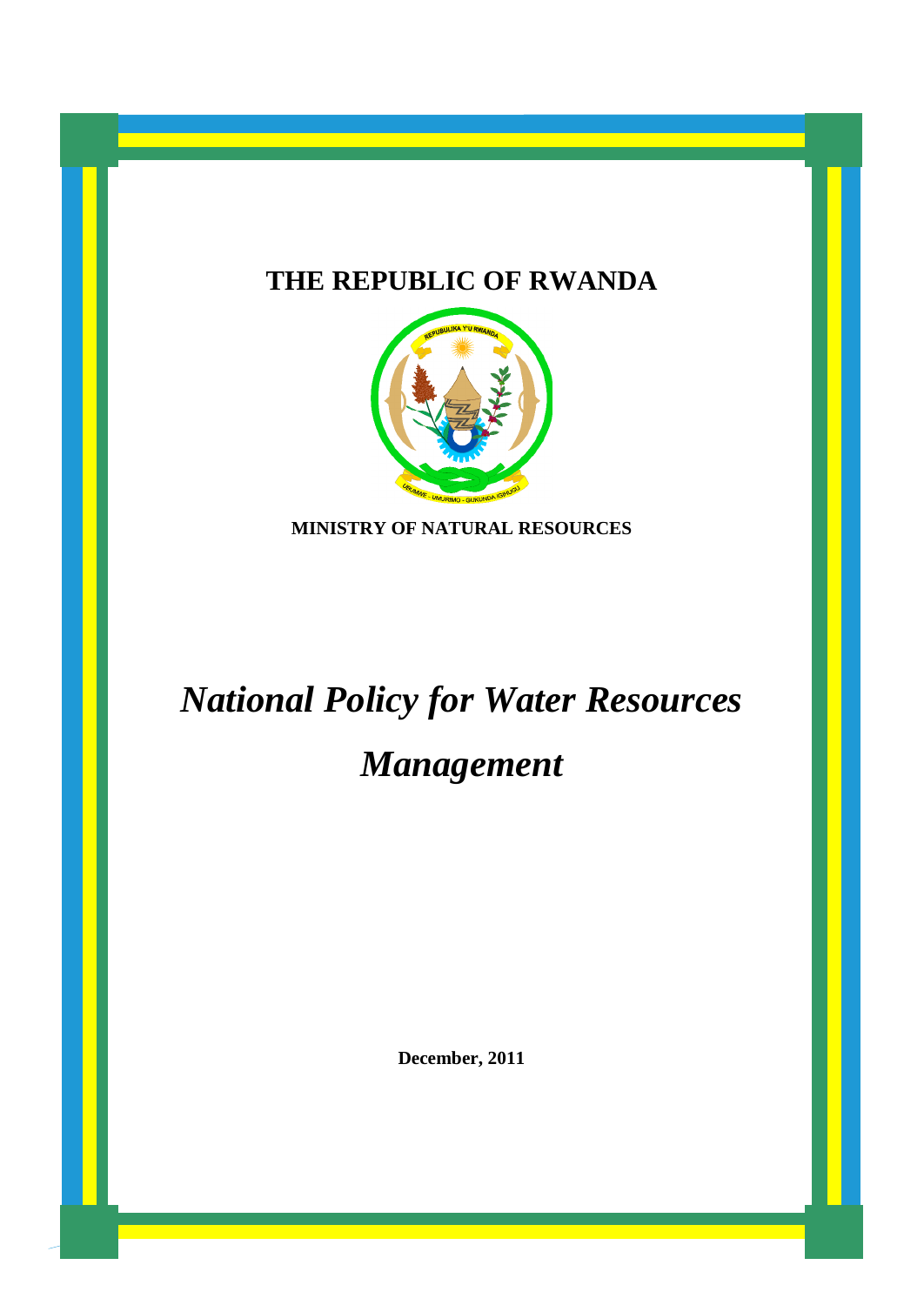# **Abbreviations**

<span id="page-1-0"></span>

| EAC              | <b>East African Community</b>                                  |  |
|------------------|----------------------------------------------------------------|--|
| <b>EPDRS</b>     | Economic Development and Poverty Reduction Strategy, 2008-2012 |  |
| <b>IWRM</b>      | <b>Integrated Water Resources Management</b>                   |  |
| <b>MDGs</b>      | Millennium Development Goals                                   |  |
| <b>MINALOC</b>   | Ministry of Local Government                                   |  |
| <b>MINECOFIN</b> | Ministry of Finance and Economic Planning                      |  |
| <b>MINEDUC</b>   | Ministry of Education                                          |  |
| <b>MINIRENA</b>  | <b>Ministry of Natural Resources</b>                           |  |
| <b>MININFRA</b>  | Ministry of Infrastructure                                     |  |
| <b>MINISANTE</b> | Ministry of Health                                             |  |
| <b>MIDIMAR</b>   | Ministry of Disaster Management and Refugee Affairs            |  |
| <b>MINADEF</b>   | Ministry of Defence                                            |  |
| <b>NBI</b>       | Nile Basin Initiative                                          |  |
| <b>NEPAD</b>     | New Partnership for Africa's Development                       |  |
| <b>PRSP</b>      | <b>Poverty Reduction Strategy Paper</b>                        |  |
| <b>RURA</b>      | <b>Rwanda Utilities Regulatory Agency</b>                      |  |
| <b>SWAP</b>      | Sector Wide Approach                                           |  |
| <b>UNDP</b>      | <b>United Nations Development Program</b>                      |  |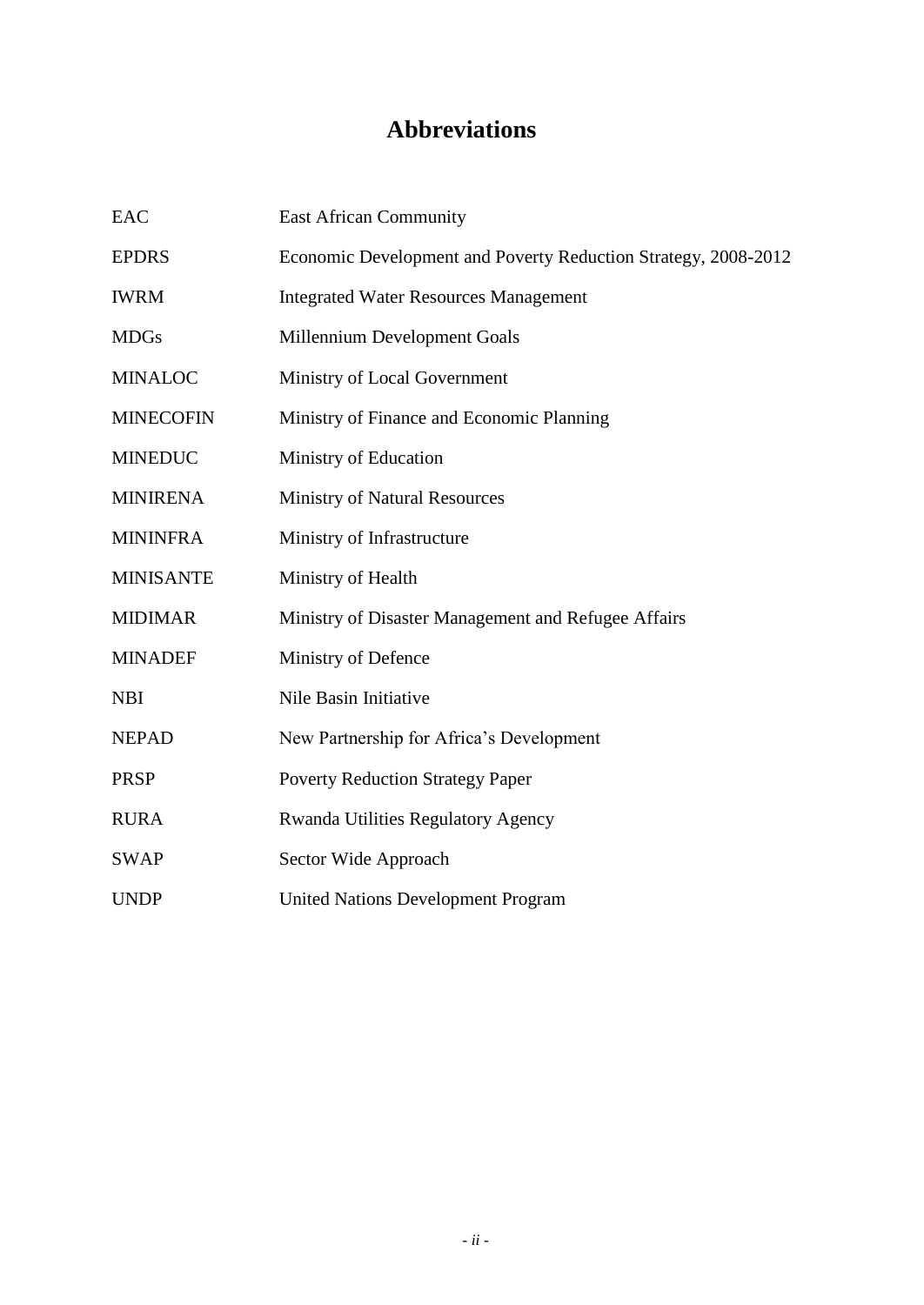# **Contents**

<span id="page-2-0"></span>

| 1. |  |
|----|--|
| 2. |  |
| 3. |  |
|    |  |
|    |  |
|    |  |
|    |  |
|    |  |
| 4. |  |
|    |  |
|    |  |
|    |  |
| 5. |  |
|    |  |
|    |  |
|    |  |
|    |  |
|    |  |
|    |  |
|    |  |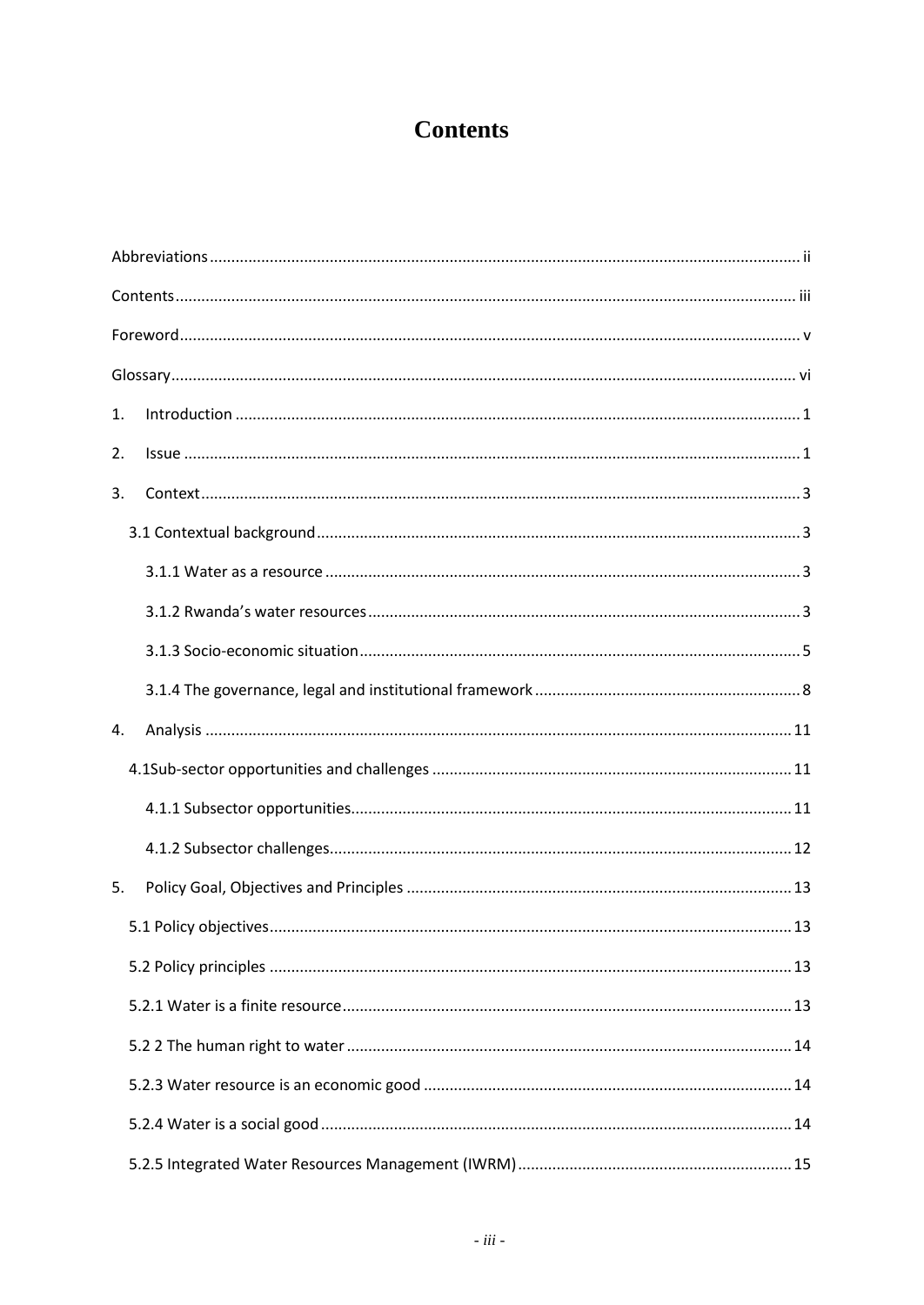| 6.  |  |  |  |
|-----|--|--|--|
|     |  |  |  |
|     |  |  |  |
|     |  |  |  |
|     |  |  |  |
|     |  |  |  |
|     |  |  |  |
|     |  |  |  |
|     |  |  |  |
|     |  |  |  |
| 7.  |  |  |  |
| 8.  |  |  |  |
| 9.  |  |  |  |
| 10. |  |  |  |
| 11. |  |  |  |
| 12. |  |  |  |
|     |  |  |  |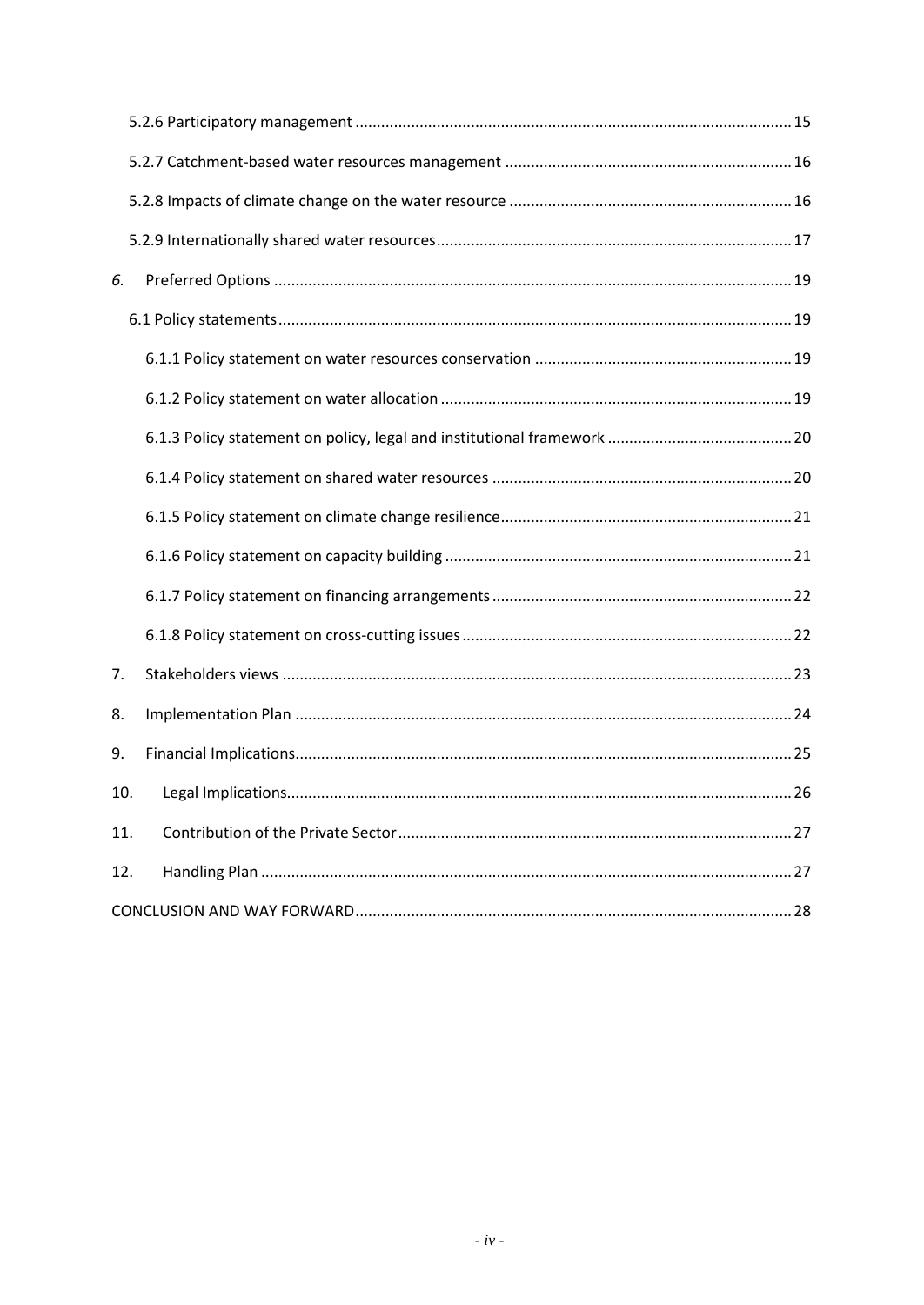# **Foreword**

<span id="page-4-0"></span>*Water is the most precious of the natural resources of Rwanda. Water sustains life, including human life and ecosystems' health, and supports all sectors of the national economy. It is a unique substance with no known substitute. Its proper management, accordingly, is a high priority for the Government of Rwanda.*

*In recognition of the strategic nature of water resources, and its vulnerability to depletion and pollution in the face of global climate change, rising population and growing economic development; and committed to the principles of sustainable development, the Government of Rwanda has made substantial efforts over the years to put in place a robust framework for the conservation, protection and management of the country's water resources. This resulted*  in the formulation of the water and sanitation policy of 2004 and the Water Law No 62 of *2008.*

*The National Policy for Water Resources Management (2011) is the latest development in Government's consistent and continuous efforts to strengthen the water resources management sub-sector. It replaces the 2004 policy whose revision became indispensable due to its ill-alignment with the Water Law No. 62/2008. The later embodies many modern and cutting-edge principles of sustainable water resources, which are not reflected in the 2004 water policy. Additionally, the Government has been introducing reforms in the water sector that have significantly changed the context for water resources management and rendered the 2004 policy out of date.* 

*The development of the 2011 policy, in keeping with the ideals of stakeholder participation, included a process of consultations with experts, senior managers and opinion leaders from different agencies and walks of life in the water sector.*

*Through the National Policy on Water Resources Management, Government is outlining its vision for the water resources management sub-sector. With a suite of eight policy statements and thirty one strategic actions, the Policy firmly puts Rwanda on the path for sustainable water resources management. The policy together with its Strategic Action Plan will make it possible for Government to embark on systematic development of the water resources management sub-sector, further enhancing its supportive role to other sectors of the economy.* 

*I call upon all relevant Government institutions and other development partners to embrace the guiding principles reflected in this policy to support the sustainable socio-economic development of Rwanda.* 

*Lastly, I wish to appreciate the invaluable contribution of all our Partners in the formulation of this policy and look forward to their continued collaboration in its implementation.*

**Ambassador Stanislas Kamanzi Minister of Natural Resources**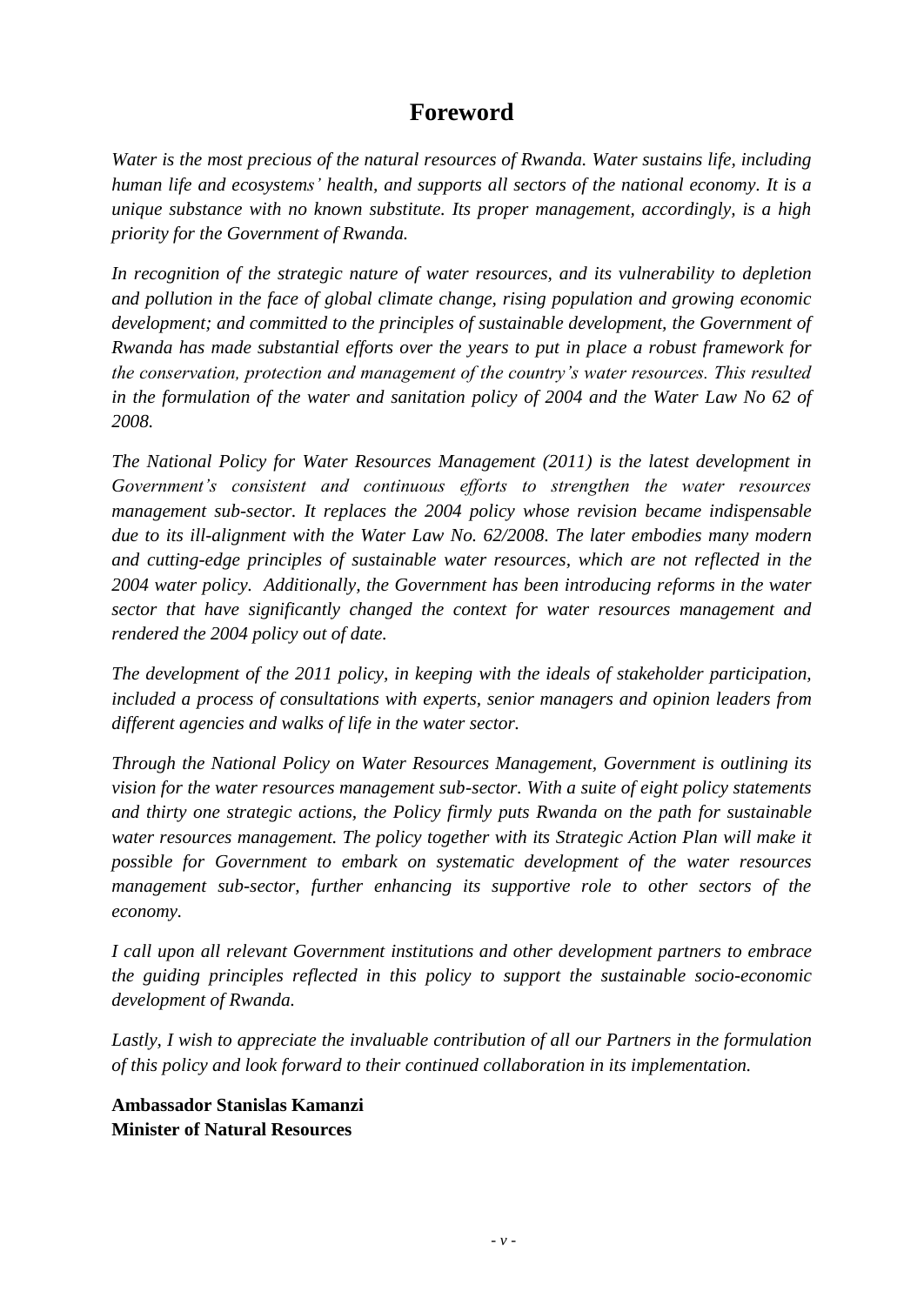### **Glossary**

#### <span id="page-5-0"></span>**Comprehensive Water Resources Management**

This involves taking account of all the activities that use water (water supply, irrigation, hydropower, etc.) irrespective of mandate.

### **Integrated Water Resources Management (IWRM)**

IWRM is a water resources management approach that addresses the interdependence of the different uses and users of water resources.

#### **Riparian Country /Countries:**

A country /countries through or along which a portion of a transboundary river flows or on which a common water body lies.

### **River Basin**

A geographical area described by a water system including surface and underground water flowing into a common terminus.

### **Sanitation**

This represents issues related to the management of waste water including both onsite and off-site water dependent sanitation systems.

#### **Stakeholder**

Organization, group or individual that is concerned with or has an interest in water resources management and that would be affected by decisions about water resources management.

#### **Strategies**

Tools developed for the implementation of policies and to meet objectives. These constitute the general framework of activities to be undertaken through time to meet previously defined objectives and endorsed policies.

### **Transboundary waters**

Refers to regional or international water bodies traversing adjacent countries or shared by riparian neighbouring States.

#### **Water Resources Development**

Physical activities to improve the beneficial use of water for different purposes.

#### **Water Resources Management (WRM)**

Water resources development, utilization, conservation, protection and control that incorporates physical, social, economic as well as environmental interdependence,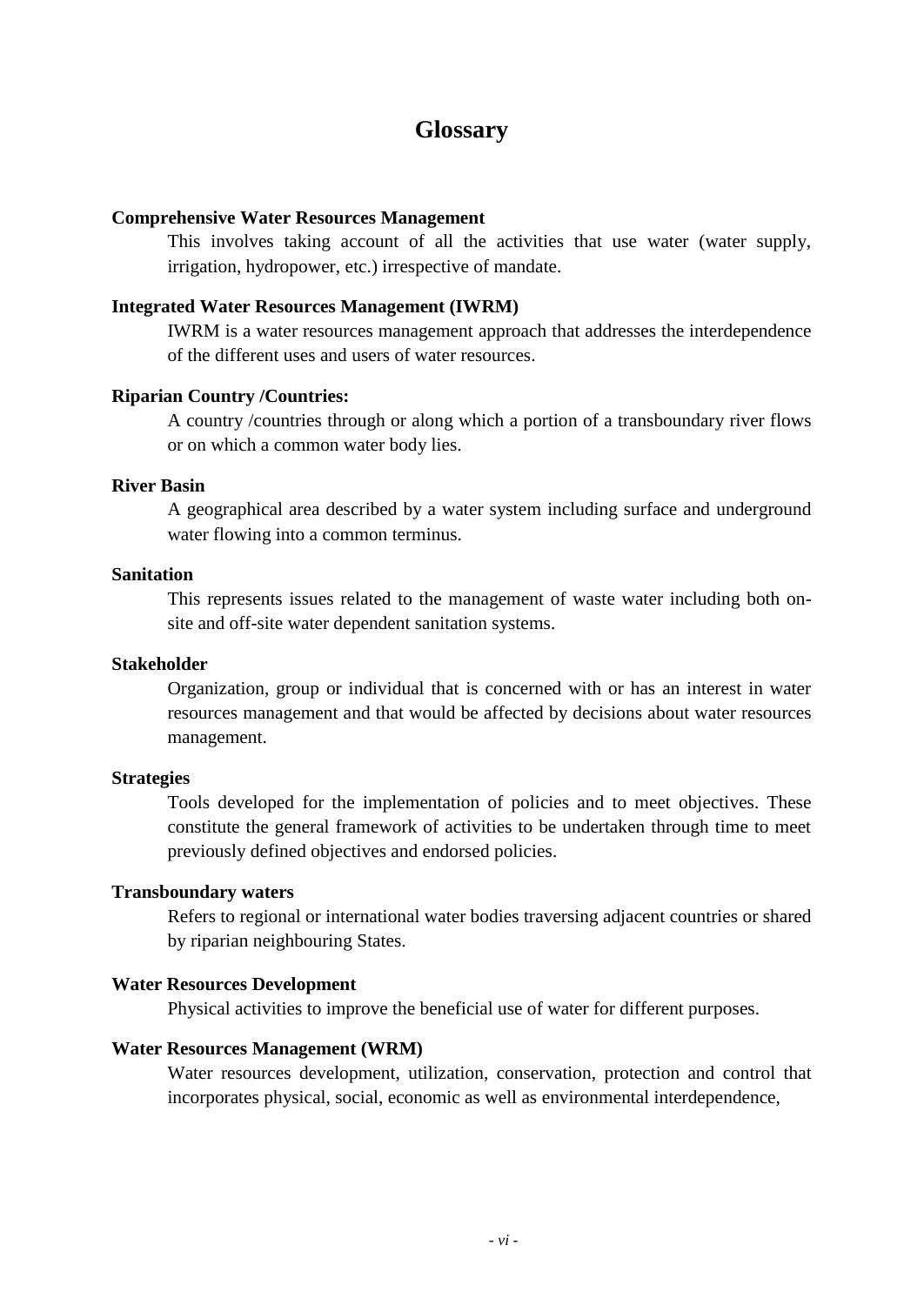### **Water Resources Planning (WRP)**

This refers to the process of development, protection, conservation, control and allocation of a scarce resource (sectoral and inter-sectoral), matching water availability and demand, taking into account the national objectives, constraints and the interests of stakeholders.

### **Watershed Management**

This refers to a set of actions taken in a given geographic area by taking into account human, natural and ecological factors surrounding a water body to achieve desired social economic objectives.

### **Wetlands**

Areas of marsh, fen, peat and/or water, whether natural or artificial, permanent or temporary, with water that is static or flowing, fresh, brackish or salt including areas of marine water less than six meters deep at low tide.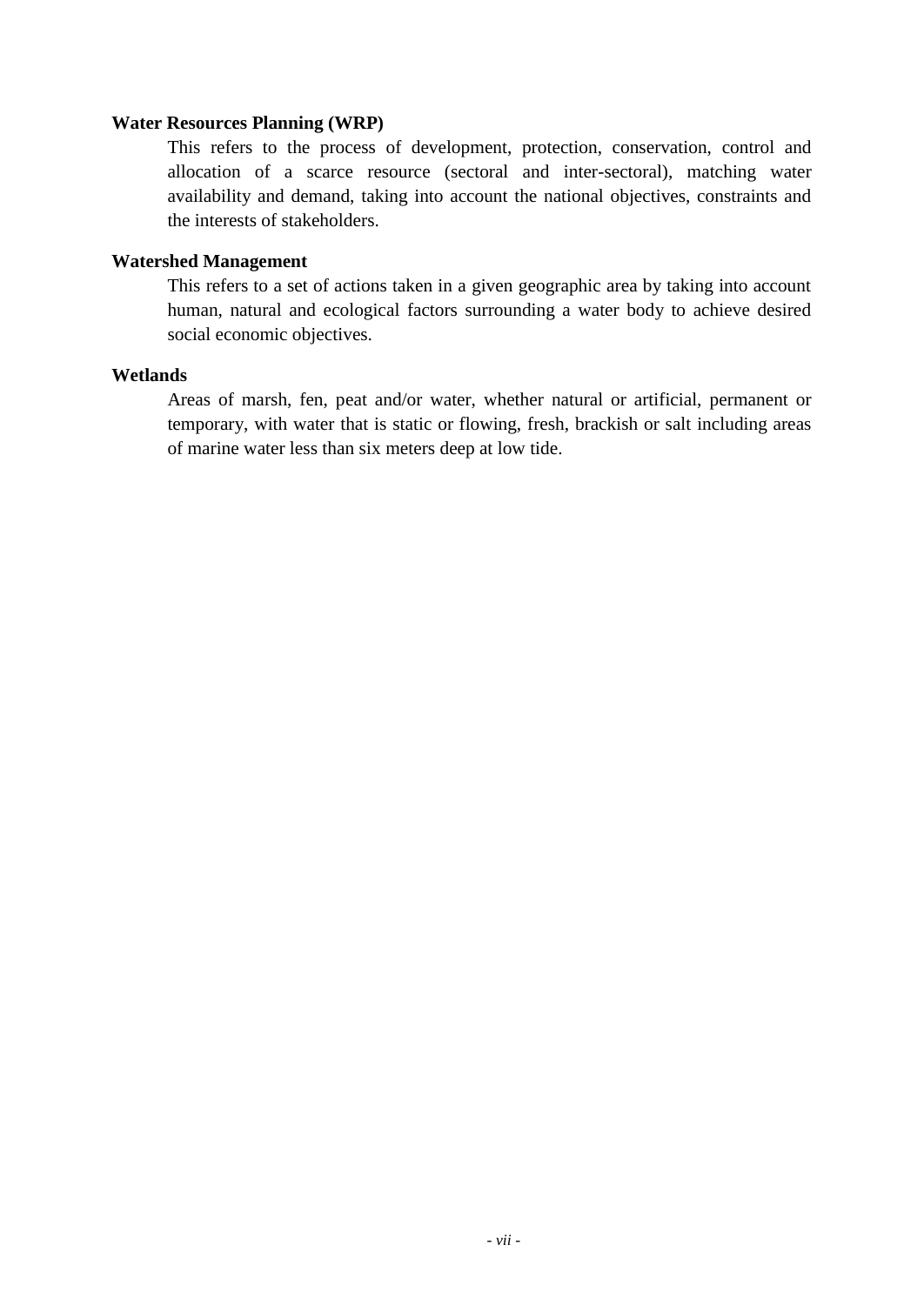# <span id="page-7-0"></span>**1. Introduction**

The water resources in Rwanda face growing challenges arising from pressures of rapidly changing demographic patterns, the demands of intensified socio-economic development, degradation resulting from unsustainable and inappropriate land use practices; and the uncertainties created by climate change, among others. At the same time, the water resources are relied upon to meet many conflicting demands and play its full role in facilitating the achievement of the country's 2020 development vision. Meeting the above challenges requires a sound policy and legal framework supported by robust institutions that are adequately resourced and staffed by technically competent personnel.

# <span id="page-7-1"></span>**2. Issue**

The water resources management is governed by the existing water and sanitation policy developed in 2004. In 2008, the Law number 62/2008 on the use, conservation, protection and management of water resources was adopted. The water law incorporates many cutting edge principles of sustainable water resources management, which will continue to be relied on in the foreseeable future to support the efforts to manage Rwanda's water resources sustainably. The 2008 water law:

(a) provides an institutional framework for the coordination of water resources management, a key ingredient of integrated water resources management;

(b) devolves water resources management functions to District based and user organizations, as required by the principle of stakeholder and user participation; and

(c) provides for charges to be levied on the use of water, which is an important tool for giving effect to the widely accepted principle that water has an economic value.

The Government has also, in recent years embarked on significant institutional reforms, which have substantially changed the context for managing water resources. These include the separation of the institutional arrangements for water resources management from those for the provision of water supply services and infrastructure in line with the decentralisation policy and the creation of the Rwanda Natural Resources Authority (RNRA) through Law No 53/2010 with the overall mandate of managing natural resources composed of land, water, forests and mines and geology. The sector wide approach (SWAP) was introduced to ensure an integrated and participatory monitoring and evaluation of EDPRS core programs.

These institutional changes have transformed the framework for managing water resources in Rwanda, but they are not reflected adequately in the 2004 water and sanitation policy. Therefore, a gap has arisen between the policy on managing water resources and the vision and aspirations of the country for its water resources sub-sector. This gap ought to be bridged by urgently formulating a new water resources management policy and consolidating the institutional arrangements as a framework for addressing the challenges facing the sub-sector. Such a policy would need to take into account international best practices in water resources management.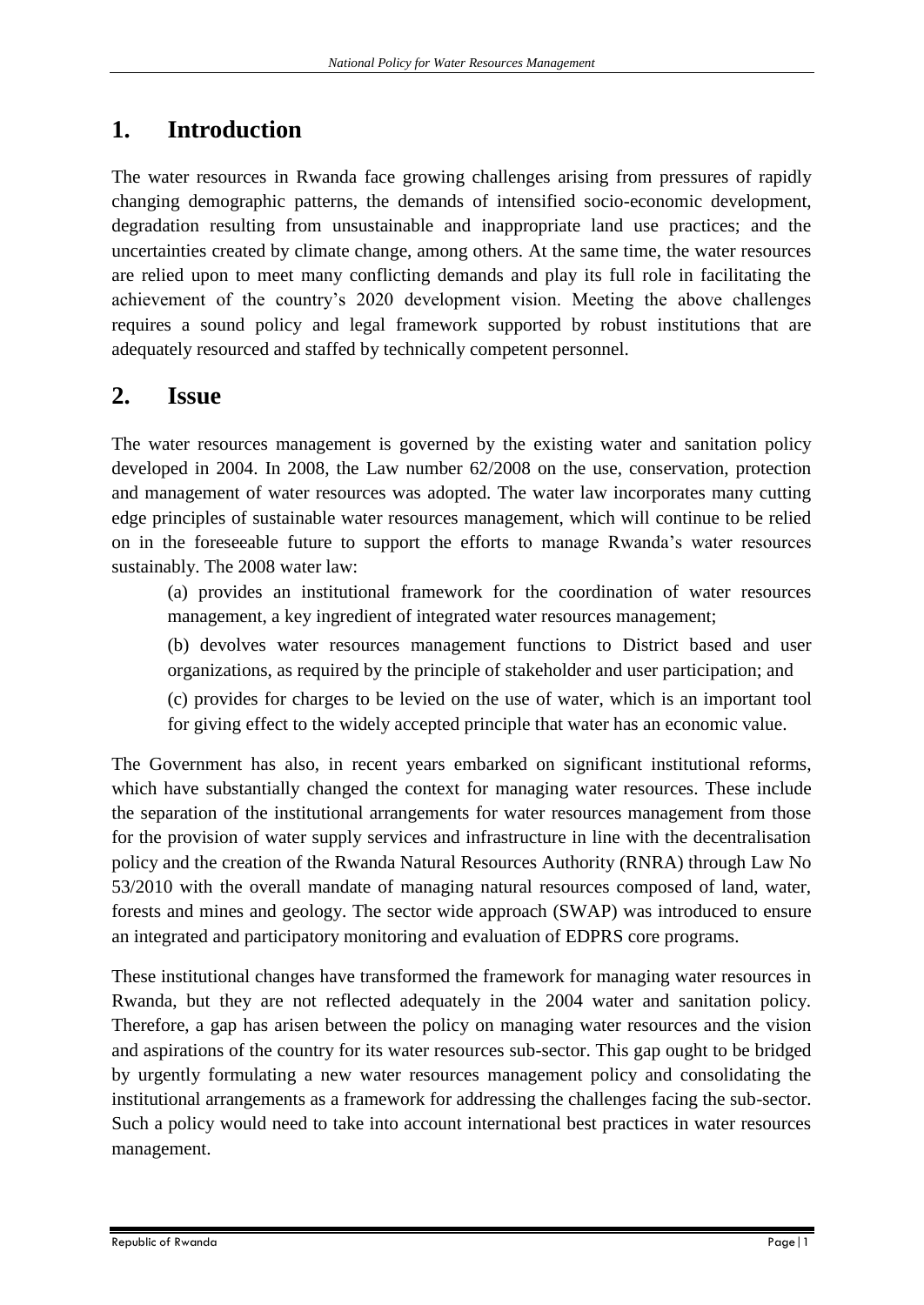Accordingly, the Government has formulated this policy on WRM which underpins its approach on the way that the water resources of the country will contribute to the achievement of the overarching national policy objectives as stipulated in Vision 2020, the EDPRS and other similar high level national policies, and breaks them down into concrete principles, objectives and statements.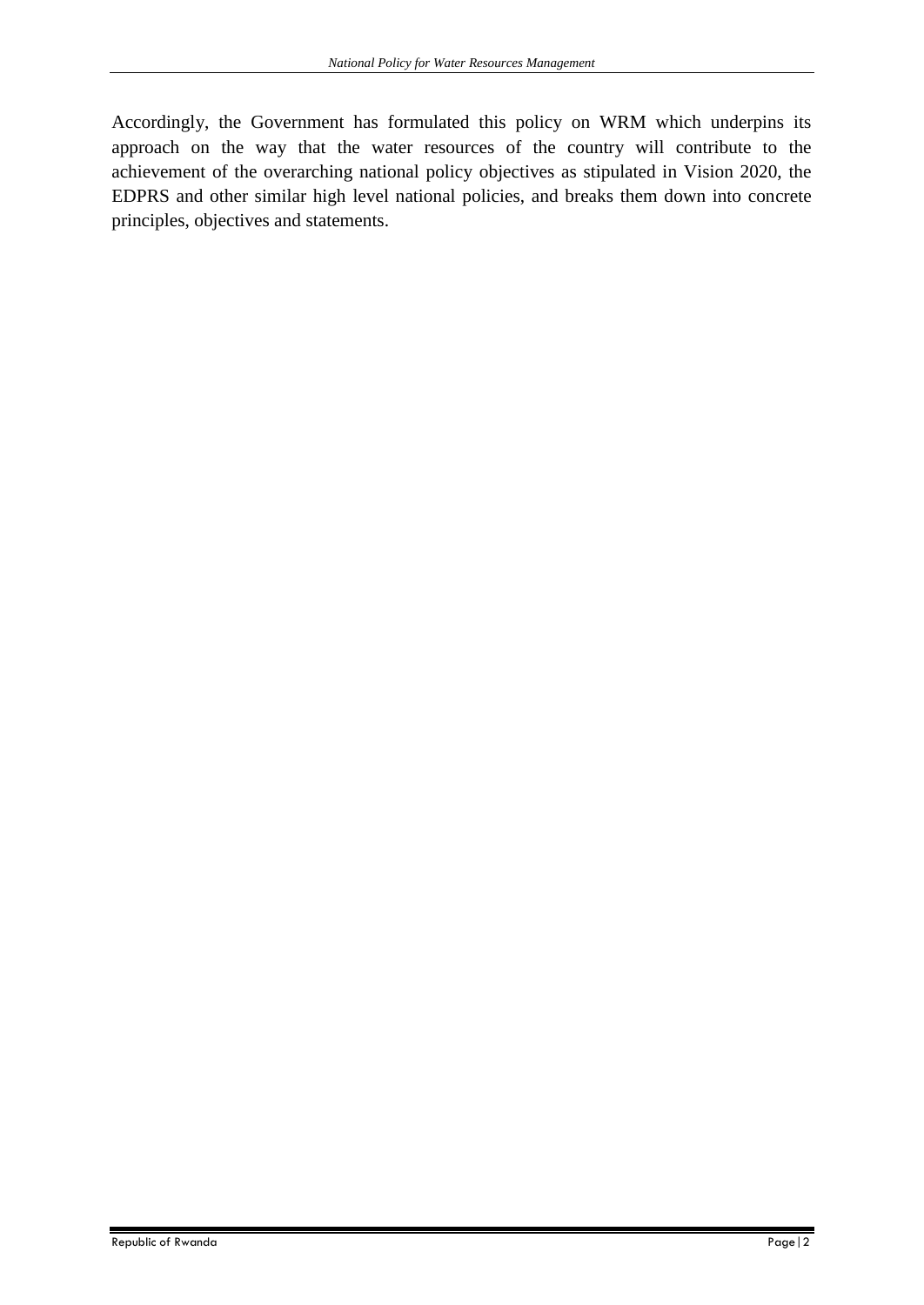# <span id="page-9-0"></span>**3. Context**

# <span id="page-9-1"></span>**3.1 Contextual background**

The Water Resources Management (WRM) Sub sector derives from the diverse Environment and Natural Resources Sector (ENRS) encompassing also the sub-sectors of Environment and Climate Change, Lands, Mines and Forestry. The Sector Strategic Plan (SSP) approved and published in 2009 indicates that the management and rational utilization of ENR is critical to optimal performance and productivity of other key socio-economic sectors including health, agriculture, energy, transport, ecotourism, social development, etc. This is the rationale for inclusion of the sector in the Economic Development and Poverty Reduction Strategy (EDPRS). More specifically, the WRM sub sector plays a vital role in many ways towards the sustainable human and socio economic development as outlined in the section below.

### <span id="page-9-2"></span>**3.1.1 Water as a resource**

Water is a finite resource, which is essential for sustaining life on earth and is indispensable to human survival and to the ecological functions of plants and animals. Water is also necessary for human and socio-economic development as an input in industrial processing, energy generation, transport, agriculture and tourism, among other commercial activities. However, water can also cause harm to humans, plants and animals as well as to social and economic activities as a result of disasters arising from floods, drought and water borne diseases.

Therefore, water is a resource that must be carefully harnessed, optimally utilised, controlled and managed appropriately in order to obtain maximum benefit from it while minimising its potentially adverse effects. Water resources planning and management must therefore be designed not only to solve problems but also to take advantage of the prevailing opportunities.

As a resource, water has relevance and significance for all sectors. It is therefore appropriately described as a cross-cutting resource. Accordingly, planning and decision making processes regarding water resources must take account of, and give effect to, the implications for all sectors, including the economy, the ecology, and socio-cultural values. This calls for an integrated approach to water resources management, a principle to which this policy will aspire to give effect.

### <span id="page-9-3"></span>**3.1.2 Rwanda's water resources**

### *3.1.2.1 Hydrology*

Rwanda is a landlocked country located within the Great Lakes region of the central eastern part of Africa. The Congo Nile Ridge divides the country's waters into two parts: those flowing to the west into the Congo Basin and those flowing to the east into the Nile Basin.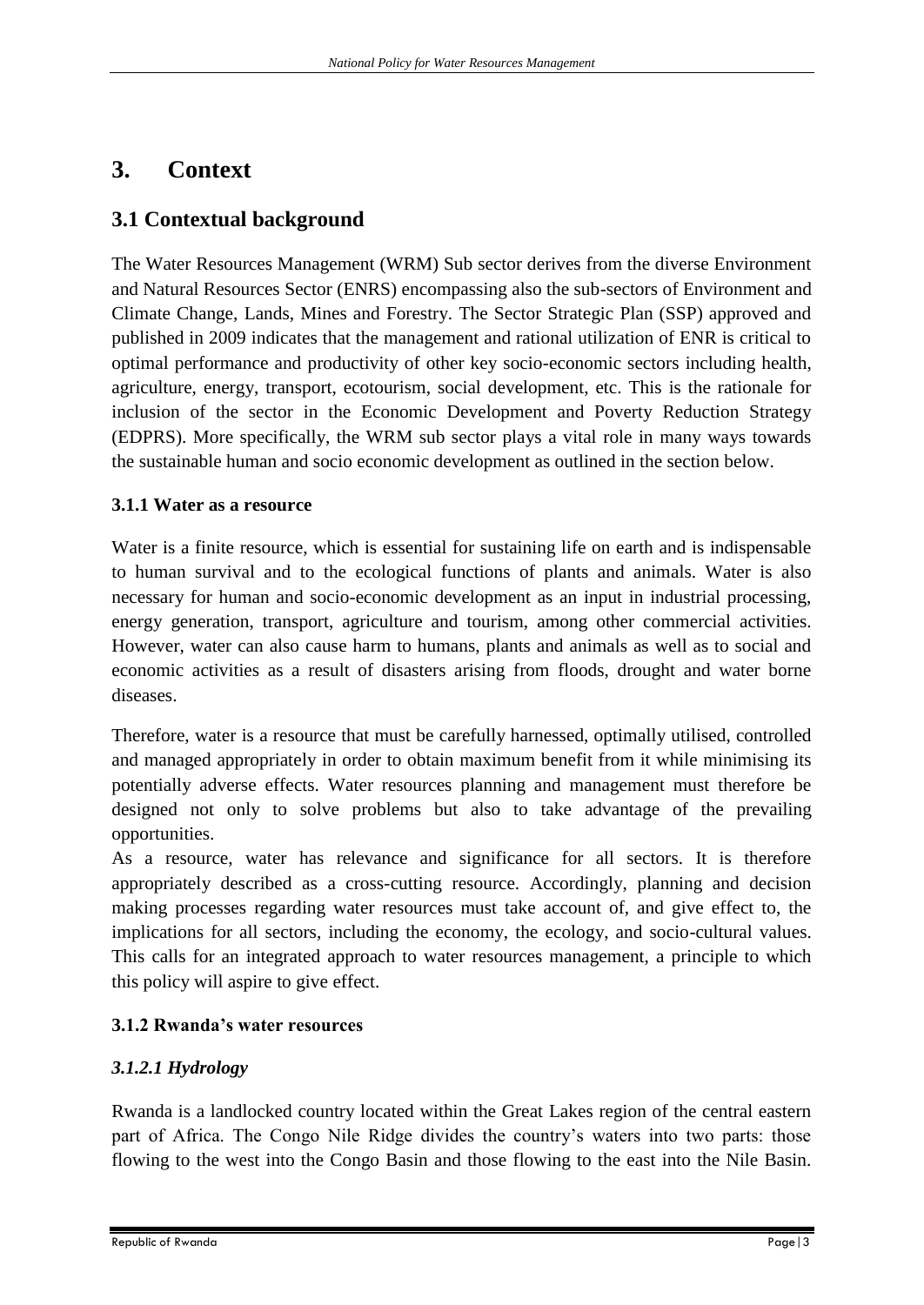Therefore, Rwanda principally has only two hydrographic basins. The Nile basin (67% of the territory) and the Congo Basin (33% of Rwanda's territory).

The Nile Basin covers the greatest part of the country. Its main rivers, namely the Nyabarongo and the Akanyaru, together with their many tributaries form the River Akagera, which flows into Lake Victoria. Along these rivers are also marshes and numerous shallow lakes forming a network of wetlands of national and global importance as major water reservoirs .

The Congo Basin consists of short rivers which flow into Lake Kivu with Rusizi River as its outflow into Lake Tanganyika. Its principal tributary, the Ruhwa River, forms the border between Rwanda and Burundi in the South, while River Sebeya in the North-West flows into Lake Kivu.

Under the EDPRS, water resources utilization for growth is expected to increase, as more land will be put under irrigation; more hydro-power generation potential will be exploited; and more industrial activities is anticipated (especially the water-intensive washed coffee processing). Strategic natural water bodies will be exploited for recreation including hotels and other recreation facilities. All these potentially imply more water abstraction that requires a rational management regime. These calls for a clear set of guidelines to make sure that the available limited water resources are sustainably managed and developed towards social economic development of Rwanda.

### *3.1.2.2 Topography*

The Rwandan physical landscape is characterized by a topography which gradually rises from the East to the West. In the East, it has an average altitude of 1,250 m above sea level, which increases in a westwards trend with altitudes ranging between 2000 and 3000 m above sea level. The main features of that predominantly mountainous topography are the volcano range in the north-west culminating at 4507 m above sea level, and the Congo-Nile Ridge stretching from south west to north-west and culminating at 2918 m above sea level. This topographical set-up makes the country prone to soil erosion and loss of water, which is further aggravated by the degraded vegetative cover that gradually resulted from inappropriate agricultural and land use management practices<sup>1</sup> as well as deforestation.

### *3.1.2.3 Climate*

Rwanda's climate is subtropical type with specific variants correlative to the topography as follows:

- (a) the high altitude region;
- (b) the central plateau region;
- (c) the eastern plateau; and
- (d) the western lowlands.

**.** 

<sup>1</sup> See genenrally Republic of Rwanda, The National Environment Policy, para 2.1.1.1.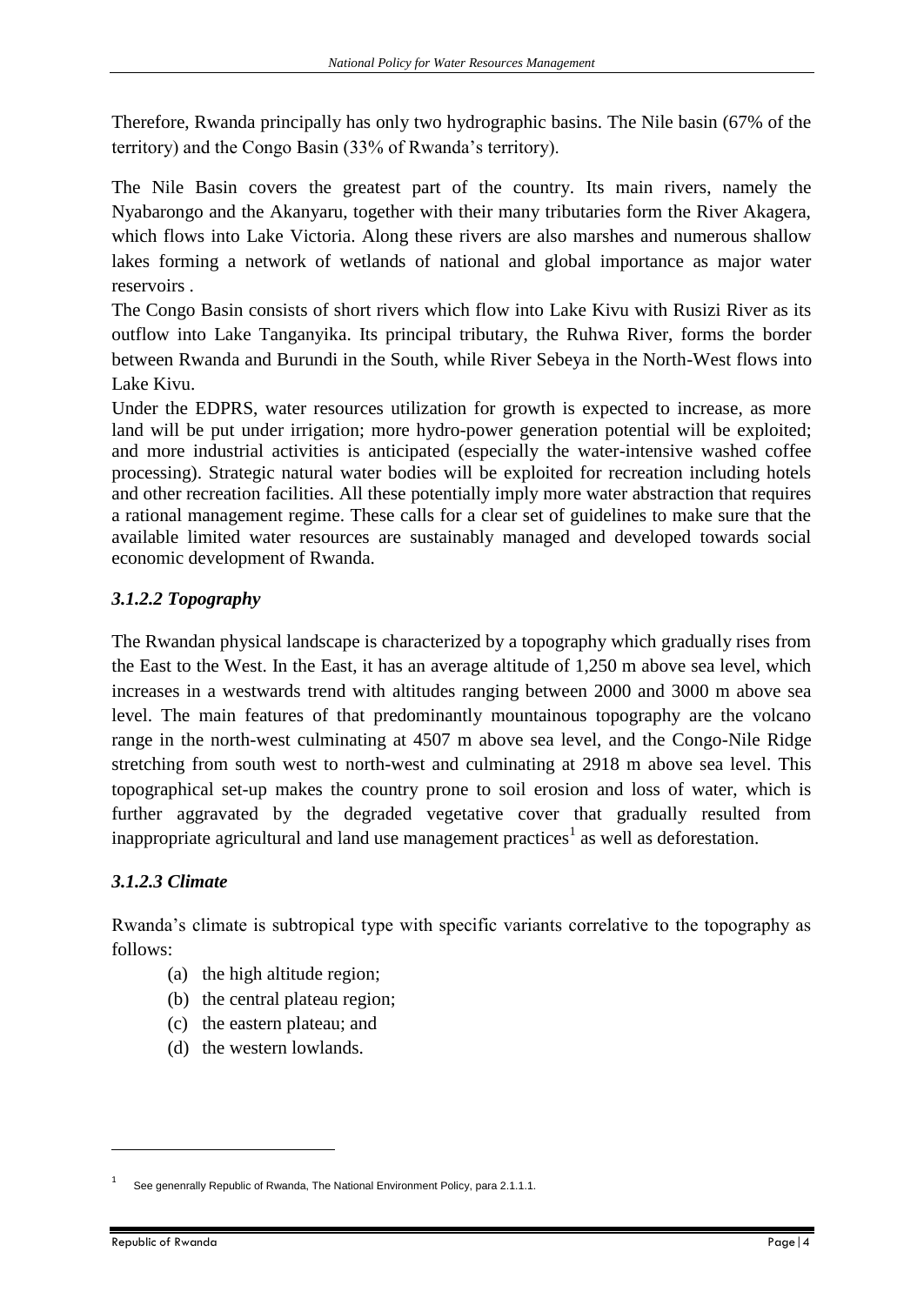The general climatic pattern reflects two rainy seasons and two dry seasons during the year. The annual rainfall per year stands at an average of 1200 mm. However it varies from region to region as follows:

- (a) 700 mm to 1400 mm in the eastern plateau and lowlands of the west;
- (b) 1200 mm to 1400 mm in central plateau; and
- (c) 1300 mm to 2000 mm in the high altitude region.

The rainfall regime strongly influences the hydrological regime. There are floods during the rainy season, which ordinarily is from March to May and they subside during the long dry season from June to September.

In recent years, the climatic patterns have become less predictable. Rwanda has increasingly been experiencing long periods of drought which tend to be cyclical and persistent interspersed with periods of heavy flooding. These changes could be attributable to the anthropogenic activities and global warming phenomena which have imposed many uncertainties on weather patterns causing vulnerabilities of the people.

### <span id="page-11-0"></span>**3.1.3 Socio-economic situation**

### *3.1.3.1 Population*

Rwanda's population in 2008 was estimated at  $9.831,501$  inhabitants<sup>2</sup> with an annual growth rate of about 3.8%. The population is therefore expected to rise to about 13 million inhabitants by  $2020^3$ . Given its small land surface area of approximately  $26,338$  square kilometres, Rwanda is one of the most densely populated countries in Africa, with a population density estimated at 373 inhabitants per square kilometre.

### *3.1.3.2 Agriculture and related sectors*

Rwanda's urban population stands at about 10% of the total population. The majority of the population lives in the rural areas carrying on small scale farming. Rain-fed agriculture remains significant and contributes over 37% to the Gross Domestic Product<sup>4</sup>. It also accounts for more than 80% of the country's export earnings. Given the small size of the country, dependence on subsistence agriculture as the primary mean of livelihood imposes severe pressure on land, with the majority of cultivating households farming less than one hectare of land<sup>5</sup>. Due to severe land pressure, farming activities have been taking place on steep slopes, exacerbating the degradation of the land, and causing massive soil erosion and deforestation.

Government has embarked on an ambitious crop intensification programme with a view to ensuring food security and to improve the socio economic livelihoods of the Rwandan population, as reflected in the EDPRS plan period (2008-2012). While the process will be

**.** 

<sup>2</sup> National Institute of Statistics of Rwanda, statistics yearbook 2009 Edition

<sup>3</sup> Vision 2020, p. 14 4

EDPRS, p. 35.

<sup>5</sup> EDPRS, para 2.12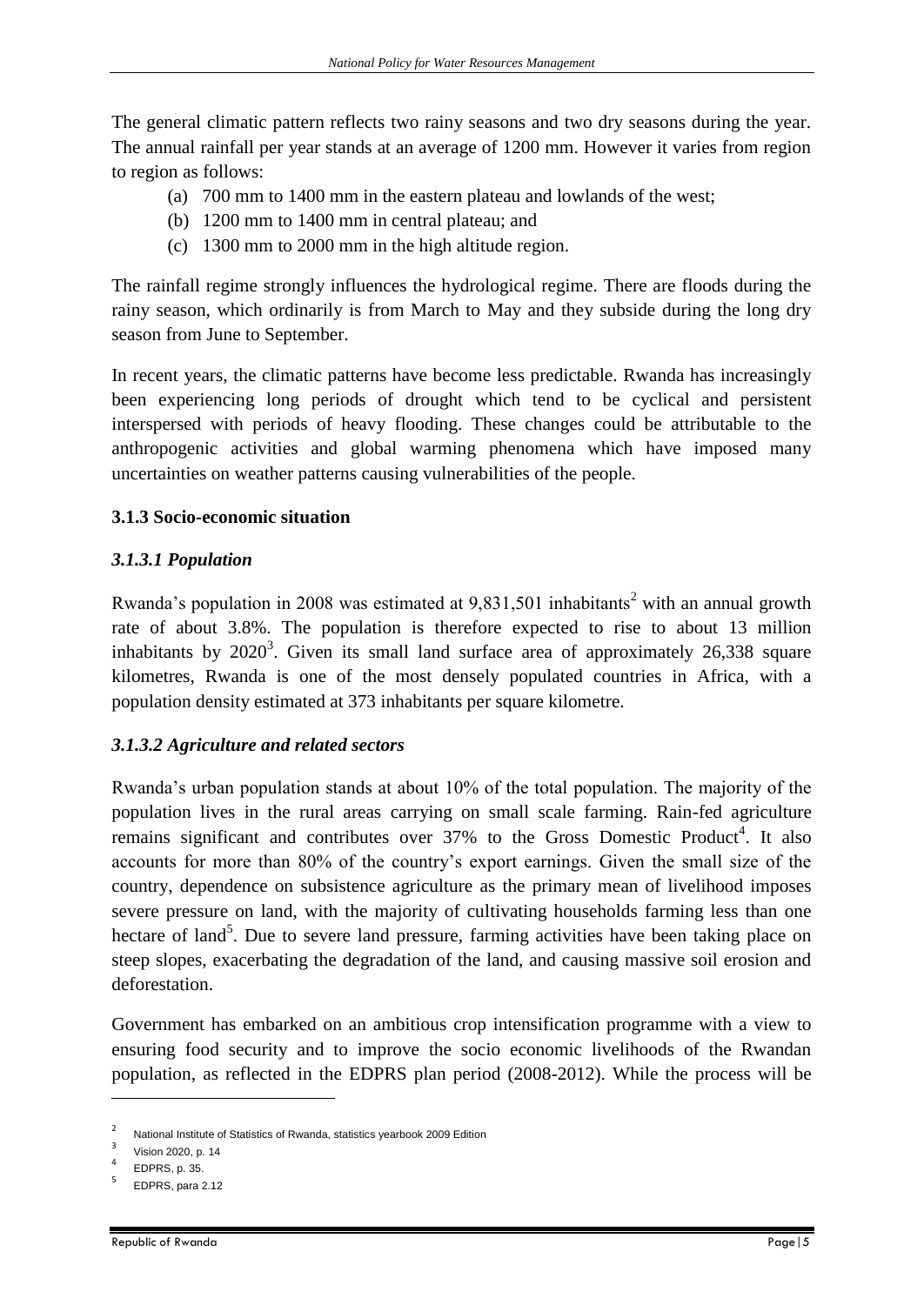driven by sustainability principles, it is unavoidable that it will intensify demand on water resources to support other economic sectors including agriculture productivity whereby irrigation is to be intensified to adapt to the current weather trends relevant to climate change. The quality of water is also likely to be affected by the predicted increase in use of inorganic fertilizers and inappropriate waste management.

The area under irrigation is expected to increase from 15,000 to 24,000 hectares. The hillside area irrigated will expand from 130 to 1,100 hectares, while reclaimed marshland will almost triple from 11,105 to 31,500 hectares. The application of inorganic mineral fertilizer will increase from 11% to 40%. Robust water resources management and development frameworks are therefore necessary if the country's vision for its agriculture sector are to be achieved.

Other related economic activities which place a similar demand on water resources, and which must be taken into account in formulating the country's water resources management policy, arise from the forestry sub sector, fisheries and livestock development.

### *3.1.3.3 Energy*

Access to electricity in Rwanda is still very limited. About 85% of households depend on biomass for their energy<sup>6</sup>, with associated adverse environmental implications, including forest degradation. Given the pivotal role of energy in development, and in order to realize Vision 2020 targets, Rwanda will have rapidly to increase the level of access to electricity mainly through increasing her power generation capacity, including hydro-electricity, methane gases sources and geothermal energy.

The target under Vision 2020 is that, by 2020, at least 35% of the population will be connected to electricity. Many of the related activities are already underway<sup>7</sup>. The national hydropower Atlas project has identified 333 micro and mini hydropower sites in the country with a combined capacity of 96 MW and the government of Rwanda intends to increase the amount to 1000 MW by 2017.

In this connection, the sustainable management of water resources will be equally critical to support the hydro-electricity sub-sector. At the same time the exploitation of natural gas to meet the country's energy needs will have to be carefully managed to avoid any possible adverse impact on water resources.

### *3.1.3.4 Water supply*

The EDPRS recognizes the central role of water in economic development, stating that:

*"Over 80% of the diseases that afflict Rwandans are waterborne; so access to safe water is a precondition for improving environmental and personal health. Whereas, the number of people with access to safe water increased between 2000* 

1

<sup>6</sup> See Vision 2020, p. 17.

<sup>7</sup> Energy Joint Sector review Summary Report FY 2009-10, 5<sup>th</sup> October 2010, Ministry of Infrastructure.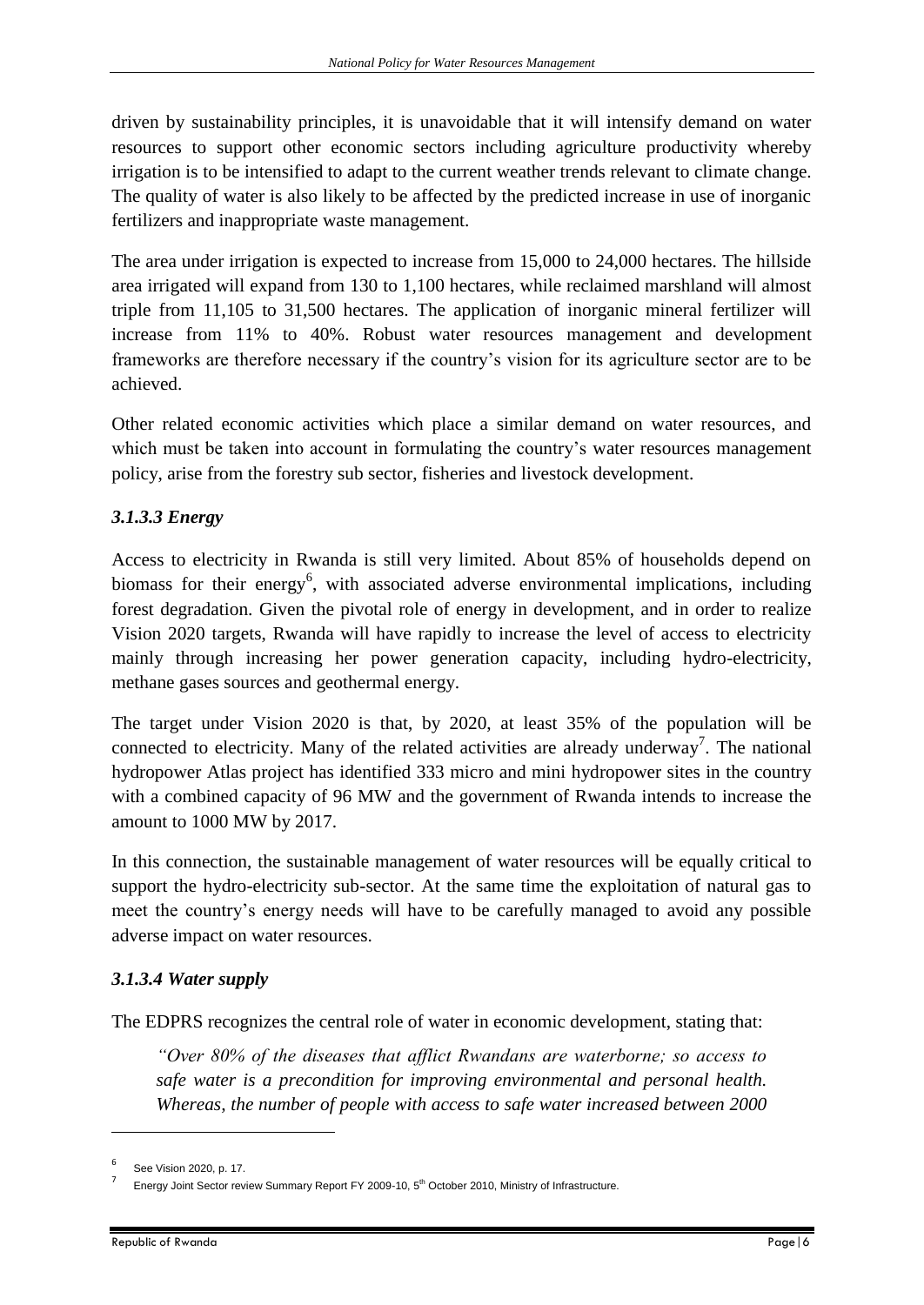*and 2005, there was no change in the proportion of households having access to safe water nor was there any reduction in the average distance a household had to travel to fetch safe water. The EICV2 survey found that of all public services, Rwandans are least satisfied with access to drinking water, while the Ubudehe survey suggests Rwandans would rank water access as highest priority in infrastructure services*."<sup>8</sup>

Relative to that challenge, the National Policy and Strategy for Water Supply and Sanitation Services stipulates the following objectives:

- Raise rural water supply coverage to 85% by 2012 and 100% by 2020.
- Ensure safe, reliable and affordable urban water supply services for all (100% service coverage)

### Moreover, the EDPRS States that

*"… a high priority of the EPDRS is to ensure sustainable and integrated water resources management and development for multi-purpose use. To this end capacity will be developed and institutions will be built at national and transboundary levels, pilot sub-basin committees and local water associations will be established … while IWRM and governance and investment plans will be put in place for the entire country by 2012. Groundwater and surface water master plans will also be implemented…"<sup>9</sup>*

Therefore there is still a gap in coverage that will have to be filled though further development of water supply. The achievement of this ambitious policy objective is dependent on reliable and well managed water resources, which can be harnessed to meet the water supply requirements of the population.

Accordingly, the growing demand for water supply to meet the requirements of industry, manufacturing, mining, tourism and other commercial sectors forms part of the competing demands which Rwanda must address as part of its policy on integrated water resources management. At the same time, it must be recognized that the proper management of waste water from these sectors is an important national priority; as poor management of waste water and the discharge of untreated waste water into rivers can threaten the quality of Rwanda's water resources.

### *3.1.3.5 Forestry*

The Rwandan forestry policy identifies high population growth rates as a threat to the sub sector's development as population density is a key driver of deforestation and declining land units available for forestry extension. It also highlights the importance of forestry and agroforestry in agricultural transformation as forestry activities will be important in controlling

1

<sup>8</sup> EDPRS, para 2.42

<sup>9</sup> Para. 3.39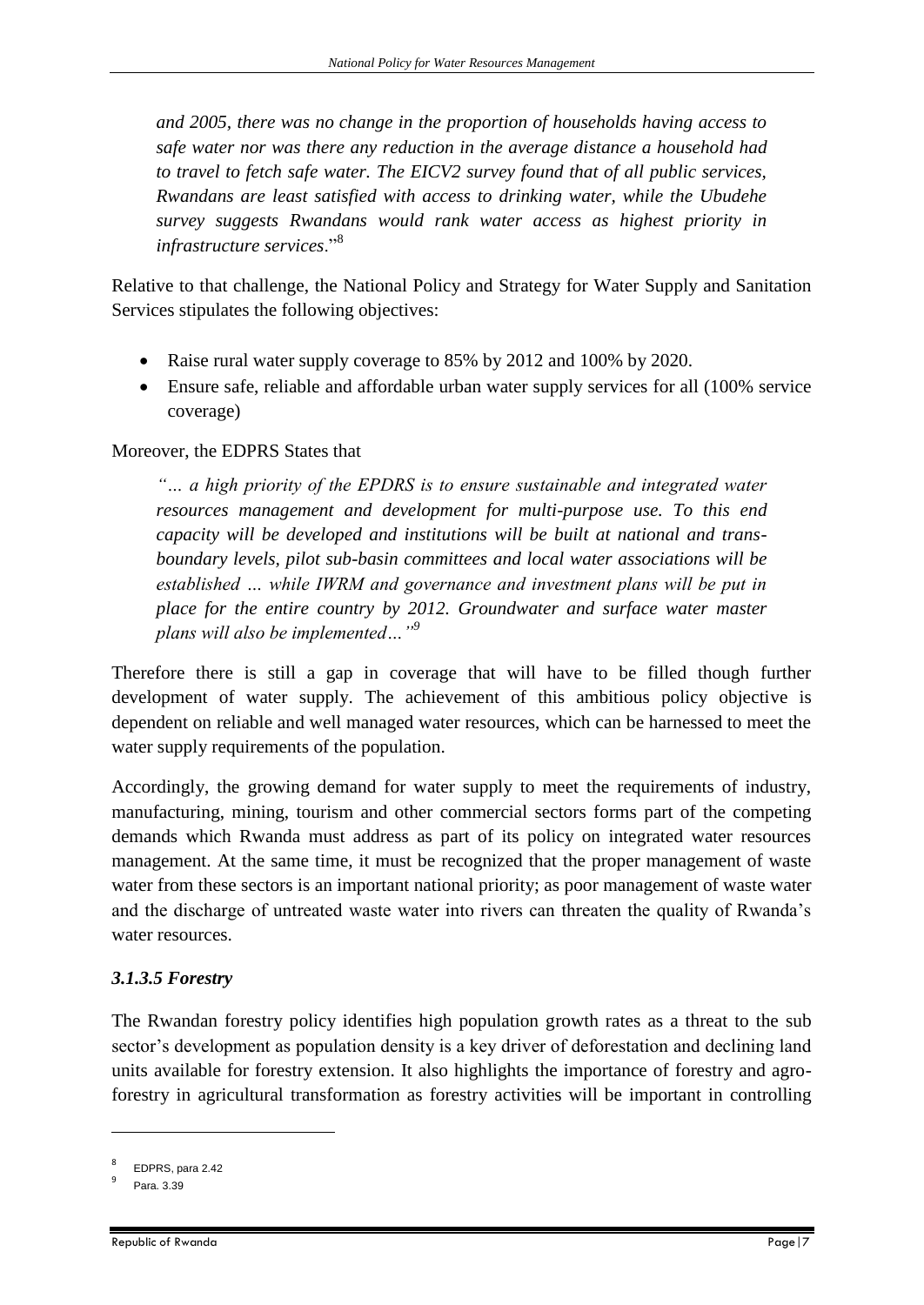soil erosion, increasing land productivity, and improving rural off-farm livelihoods through multiple benefits from agro-forestry and biodiversity conservation.

The present water resources policy calls for appropriate actions to improve catchments' management whose effect would be enhanced by protection and conservation of forests as a measure to contribute to the water pollution control. Preventive measures on deforestation are also recommended since it has exhibited a negative impact on hydrological cycle especially precipitations. Further, arising out of the principle of sustainability which is embedded in the policy, the water needs of natural resources, such as forests and wetlands will be assured.

### *3.1.3.6 Mining*

Before 1990, about 10 percent of the country's export earnings came from mineral commodities. The most important minerals are Colombo tantalite, Cassiterite, and Wolfram (National TDA 2006). After a slump in the mid nineties, the sector has continued to grow and it accounted for more than 30% of the country's exports in 2008. In the context of the EDPRS, the National policy on mining puts emphasis on the exploration for minerals, their industrial processing and their value addition as part of exports and national revenue diversification and job creation.

The current mining policy promotes the need to use modern mining techniques that minimise harm to land, forests, water, wetlands and the environment. However, due to inadequate implementation of the policy, mining activities cause deterioration and pollution of water bodies. The WRM policy underscores the need for appropriate minerals' exploration and exploitation techniques to prevent pollution and deterioration of the quality and quantity of water bodies.

### *3.1.3.7 Industry, investment and eco-tourism*

The main objective of the national investment policy is to develop the private sector by attracting industrialists, and strengthening small and micro enterprises and improving the operational environment for the business sector. The policy also recognizes that in order for Rwanda's Water resources and environment to be sustainably managed, there is a need to adopt economic and business approaches that provide incentives for sustainability. This approach is based on the idea that the quality and quantity of available water resources underpins sustainability not only of goods and services but also of eco-tourism on which livelihoods and a big proportion of the country's foreign exchange earnings depend.

### <span id="page-14-0"></span>**3.1.4 The governance, legal and institutional framework**

### *3.1.4.1 National context*

Rwanda's water sector is governed under a complex institutional framework, as shown in the table below. The institutions can be categorised into policy and oversight institutions,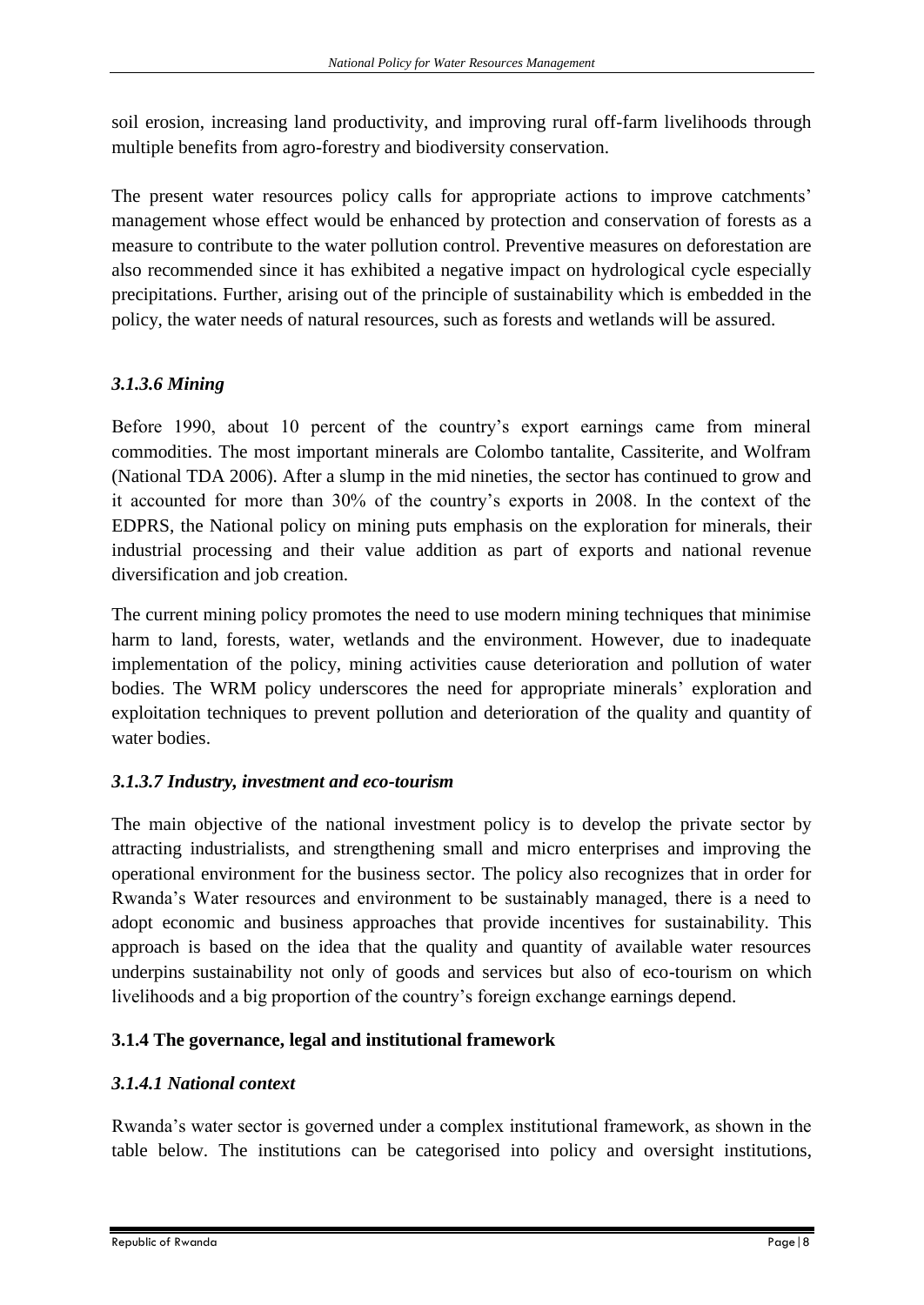management and implementation institutions, service provision institutions and regulatory institutions.

| No.            | <b>Institution</b>                                                                      | <b>Function and responsibilities related to WRM</b>                                                                                                                                                                                              |
|----------------|-----------------------------------------------------------------------------------------|--------------------------------------------------------------------------------------------------------------------------------------------------------------------------------------------------------------------------------------------------|
|                |                                                                                         | <b>Policy and Oversight Institutions</b>                                                                                                                                                                                                         |
| 1              | Ministry of Natural Resources<br>(MINIRENA)                                             | Formulation of Water resources management policy, strategic<br>planning, coordination, quality assurance, monitoring,<br>evaluation and capacity building.<br>Put in place legal and regulatory framework.                                       |
| $\overline{2}$ | Ministry of Local Government<br>(MINALOC)                                               | facilitation<br>Establishment, development<br>and<br><sub>of</sub><br>the<br>management of efficient and effective decentralized<br>government systems capable of law enforcement and delivery<br>of required services to the local communities. |
| $\mathfrak{Z}$ | Ministry of Agriculture, Animal<br>Resources<br>(MINAGRI)<br>and<br>affiliated agencies | planning<br>coordination<br>Development,<br>and<br>of<br>the<br>implementation of agricultural development policy in the<br>country including irrigation, fishery and livestock.                                                                 |
| $\overline{4}$ | Ministry of Infrastructure<br>(MININFRA)                                                | Development of institutional and legal frameworks, national<br>policies, strategies and master plans relating to water supply<br>and sanitation, energy and transport subsectors.                                                                |
| $\sqrt{5}$     | Ministry of Health<br>(MINISANTE)                                                       | Policy formulation and promotion of hygiene and public<br>health.                                                                                                                                                                                |
| 6              | Ministry of Family and Gender<br>Promotion (MIGEPROF)                                   | Coordination of gender, promotion and mainstreaming and<br>family planning activities.                                                                                                                                                           |
| $\overline{7}$ | <b>Ministry of Education</b><br>(MINEDUC)                                               | Promotion of education including/capacity building and<br>curricula development relating to water sciences and research<br>on water resources management in schools and other<br>educational institutions.                                       |
| $\bf 8$        | <b>Ministry of Commerce</b><br>(MINICOM) and affiliated<br>agencies                     | Policy formulation and promotion of investments by the<br>private sector in water resources management/industries and<br>manufacturing.                                                                                                          |
| 9              | <b>Ministry of Foreign Affairs And</b><br>Cooperation (MINAFFET)                        | Foreign and diplomatic relations including regional and<br>international cooperation over shared waters.                                                                                                                                         |
| 10             | <b>Ministry of Disaster</b><br><b>Management and Refugee</b><br>Affairs(MIDIMAR)        | Coordination and policy formulation on disasters<br>preparedness including flooding, landslides, droughts.                                                                                                                                       |
| 11             | Ministry of Defence (MOD)                                                               | Coordination and policy formulation on all issues related to<br>the country security including water resources                                                                                                                                   |
|                | <b>Financing Institutions</b>                                                           |                                                                                                                                                                                                                                                  |
| 12             | Ministry of Finance, Planning<br>and Economic Development<br>(MINECOFIN)                | Mobilization and allocation of financial resources for water<br>resources development.                                                                                                                                                           |
| 13             | Development partners                                                                    | Provision and mobilization of financial and technical<br>resources for implementing water resources management and<br>development sector activities.                                                                                             |
|                | <b>Regulatory Institutions</b>                                                          |                                                                                                                                                                                                                                                  |
| 14             | <b>Rwanda Environment</b><br>Management Authority<br>(REMA)                             | Develop regulations and ensure protection and conservation<br>of the Environment and natural resources across the Country.                                                                                                                       |
| 15             | <b>Utilities</b><br>Rwanda<br>Regulatory<br>Agency (RURA)                               | Enforcement of compliance by public utilities with the laws<br>governing their activities.                                                                                                                                                       |
| 16             | Rwanda Bureau of Standards<br>(RBS)                                                     | solutions for Consumer<br>Provision of standards based<br>Protection and Trade promotion for socio-economic growth<br>in a safe and stable environment.                                                                                          |
| 17             | Natural<br>Rwanda<br>Resources                                                          | Autonomous agency responsible for management of natural                                                                                                                                                                                          |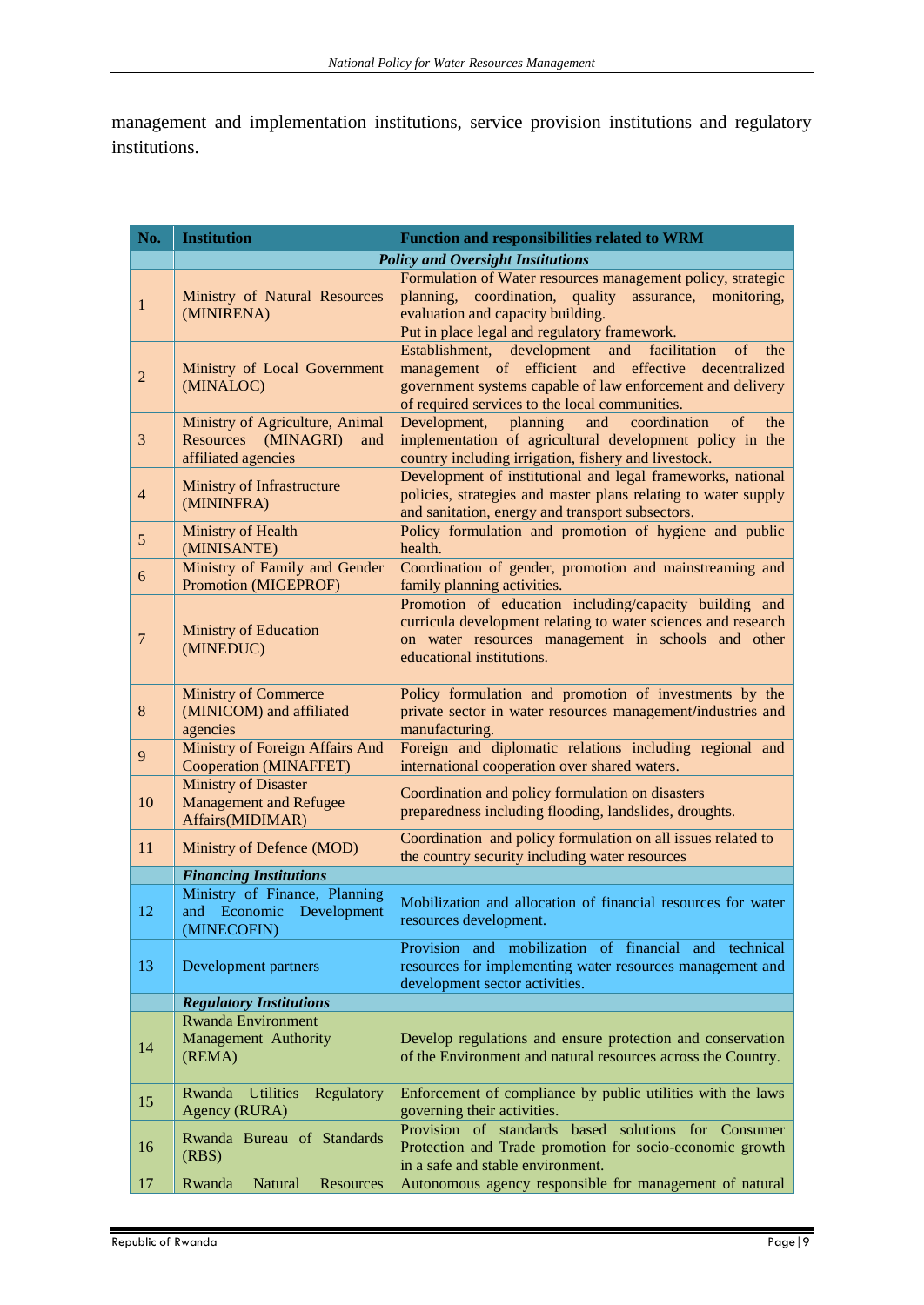| No. | <b>Institution</b>                               | <b>Function and responsibilities related to WRM</b>                                                                                                                                                                                                                  |
|-----|--------------------------------------------------|----------------------------------------------------------------------------------------------------------------------------------------------------------------------------------------------------------------------------------------------------------------------|
|     | <b>Authority (RNRA)</b>                          | resources including water resources management<br>and<br>allocation                                                                                                                                                                                                  |
|     | Management/service Institutions                  |                                                                                                                                                                                                                                                                      |
| 18  | Energy, Water and Sanitation<br>Authority (EWSA) | Autonomous agency responsible for the delivery of water<br>supply and sewerage services in the major towns and large<br>urban centres including provision of oversight and support<br>services to the local communities and other water supply<br>service providers. |
| 19  | Rwanda Development<br>Board<br>(RDB)             | Facilitation of investment and support services to investors.                                                                                                                                                                                                        |
| 20  | <b>User Communities</b>                          | Management of water resources in the course of their<br>productive and consumptive activities on a day to day basis                                                                                                                                                  |
| 21  | <b>Districts</b>                                 | Implementation of the government policies and laws                                                                                                                                                                                                                   |
| 22  | Private Sector                                   | Design, construction, operation and maintenance of water<br>resources management infrastructure. Conduct training and<br>capacity building for both central and local government staff.<br>Provision of other commercial services.                                   |
| 23  | Non Governmental                                 | Supplement the public sector efforts in water resource                                                                                                                                                                                                               |
|     | Organizations (NGOs)                             | management and development.                                                                                                                                                                                                                                          |

The institutional framework operates through the sector wide approach, which applies in the planning and budgeting process.

Prior to the promulgation of Law No 53/2010 establishing the Rwanda Natural Resources Authority, the institutional framework lacked a coordinating mechanism and the functions related to water resources management were not fully developed. The role and responsibilities of each sector based institution in regard to water resources management was not clearly articulated, leading to confusion, uncoordinated action and overlaps in implementation. Additionally, there was no institution with overall authority with capacity to regulate the use and management of water resources by other sector based institutions. Capacity gaps arose mainly from limited technical and financial resources available for water resources management. These capacity limitations are even more acute within the decentralised institutions at district level. In consequence there has been a high degree of degradation of water resources arising from activities within the various sectors.

With the promulgation of a law establishing the RNRA with the mandate to lead the management of natural resources across sectors, there is potential to achieve a coordinated approach to water resources management, in line with the Integrated Water Resources Management concept. In order to address the capacity limitations being faced by the sector, it will require concerted efforts in resource mobilisation, human resource development and institutional capacity building.

This policy outlines actions which as they are implemented will guide the development of an effective institutional framework that is capable of contributing to a well managed water resources sub-sector.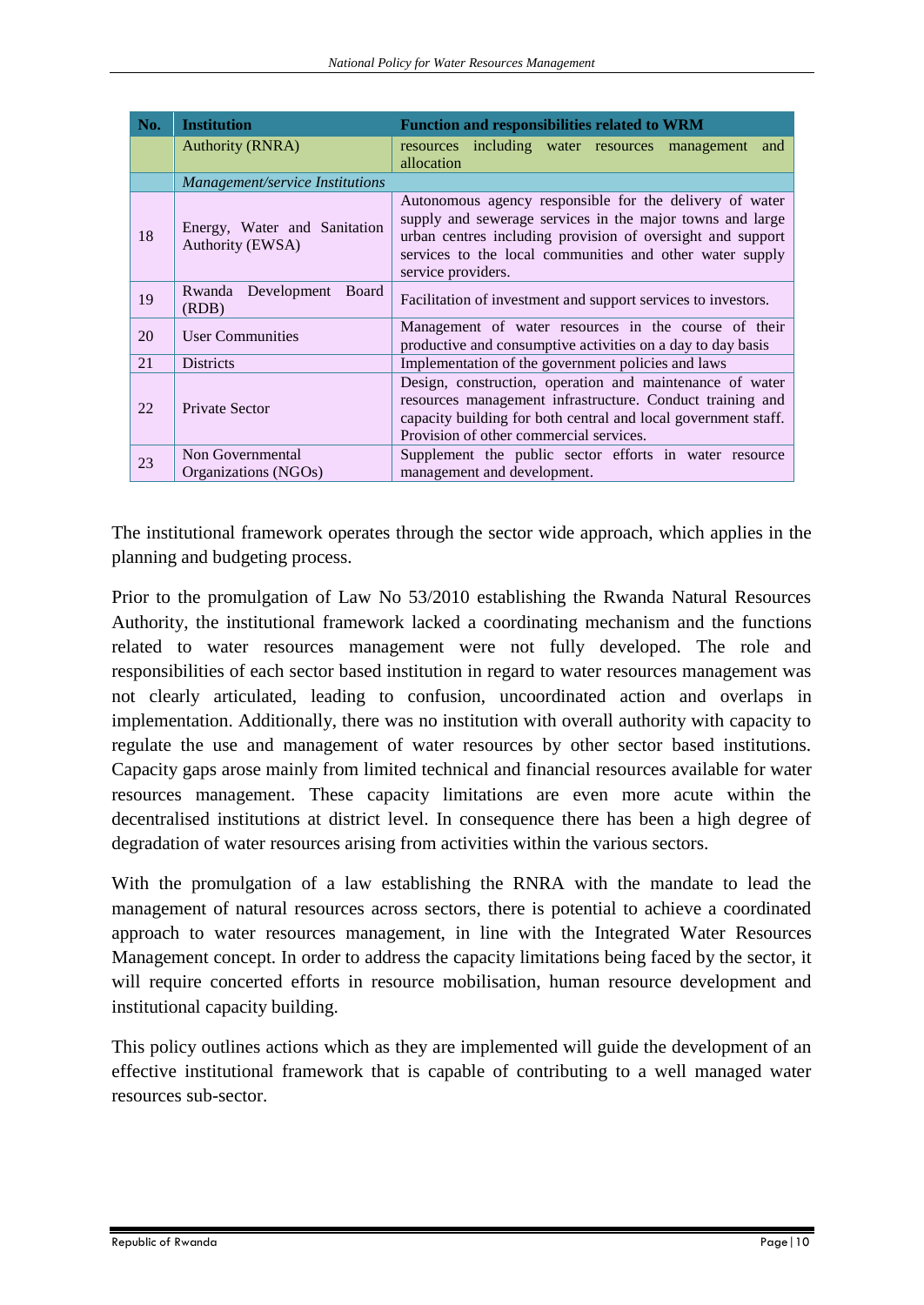### *3.1.4.2 The regional and international context*

Under generally accepted principles of international law, Rwanda**,** as a riparian country within Nile and Congo River basins has a reciprocal obligation to utilise its shared water resources sustainably and equitably. It therefore has to cooperate with its neighbours in the management of the shared water resources, and avoid actions which can degrade the shared water resources and cause significant harm to other riparian States. Rwanda's neighbours must equally respect and give effect to Rwanda's right to utilise the shared water resources for its development needs.

The principles of shared water resources management have been taken on board in key regional instruments to which Rwanda subscribes, including the East African Community Treaty and its Protocol for the Sustainable Management of Lake Victoria and its Basin, 2003, and the evolving Nile Basin Cooperative Framework.

National water resources management policy must accordingly provide a framework for the sustainable and equitable management of Rwanda's shared water resources on the basis of reciprocity with its neighbours in the shared basins, and give effect to the growing interdependence of the countries in the region.

# <span id="page-17-0"></span>**4. Analysis**

### <span id="page-17-1"></span>**4.1Sub-sector opportunities and challenges**

The water resources sub-sector has a number of opportunities of which advantage has been taken of in articulating the present policy. At the same time it faces a number of challenges which must be addressed by sound policy actions and clear strategic plan. Those opportunities and challenges are outlined as follows:

### <span id="page-17-2"></span>**4.1.1 Subsector opportunities**

Opportunities in WRM sub-sector which can contribute to the national socio-economic development include:

- (a) Good climatic conditions with high rainfall and a dense hydrological network;
- (b) Political commitment to the proper management and sustainable utilization of the water resources of Rwanda.
- (c) Well defined and well articulated flagship national policies which guide and provide strategic direction for national economic development, among them Vision 2020 and the EDPRS;
- (d) Well defined sector specific policies and overall sector strategic plan for environment and natural resources management, agriculture development, energy, water supply and sanitation.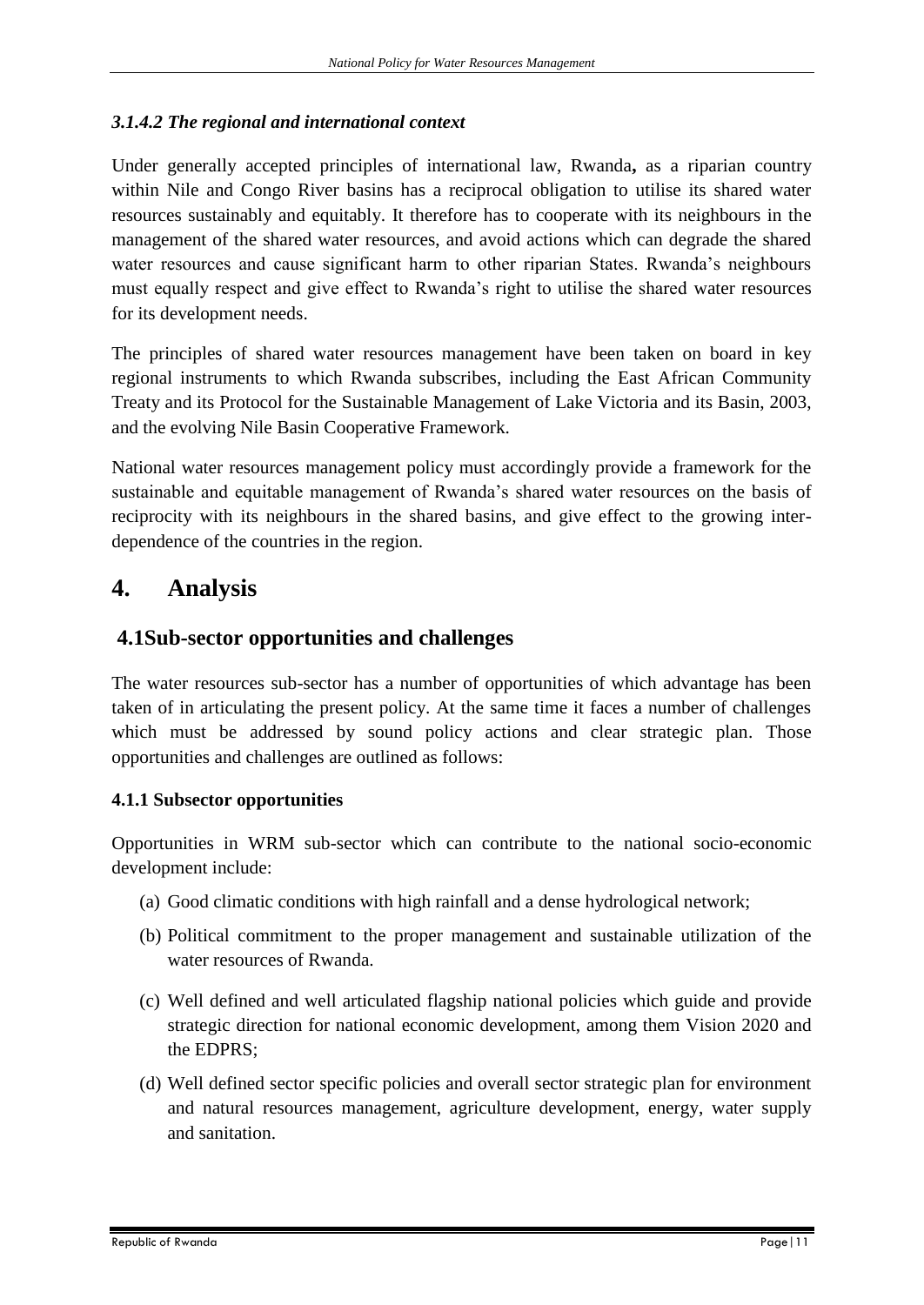- (e) An institutional framework with mandates and functions covering various sectors and sub-sectors relevant for water resources management;
- (f) The establishment by law of an institution with a mandate to coordinate natural resources management activities across the sub-sectors of land, forests, mines and water.
- (g) Growing synergies and partnership between Government agencies and other stakeholders, including water users, non-governmental organizations and development partners;
- (h) An evolving regional cooperative framework for the management of shared water resources based on common interest and shared values.

### <span id="page-18-0"></span>**4.1.2 Subsector challenges**

There are several challenges that would need to be overcome to facilitate the sustainable management and development of water resources in Rwanda. These are discussed below.

- (a) The increasing negative impact of climate change that affects quantitatively and qualitatively water resources.
- (b) A significant threat of depletion of water resources due to various factors including high levels of land degradation due to permanent pressure on land coupled with inadequate farming techniques, inadequate use of wetlands, deforestation and increased siltation among others.
- (c) Inadequate human and technical capacity within institutions responsible for water resources management and development.
- (d) Weak data collection to understand the water balance, meteorological observation, current and future abstraction, long-range climate observation, and research to support water resources related planning and development.
- (e) Lack of water data and information exchange mechanisms between regional river basin riparian countries.

In light of these sub-sector opportunities and challenges, the present policy paper provides clear vision, mission, objectives and policy actions to be pursued in achieving sustainable water resources management. The policy objectives and actions take advantage of the opportunities while aiming to address the challenges with the overall objective of contributing to sustainable national development.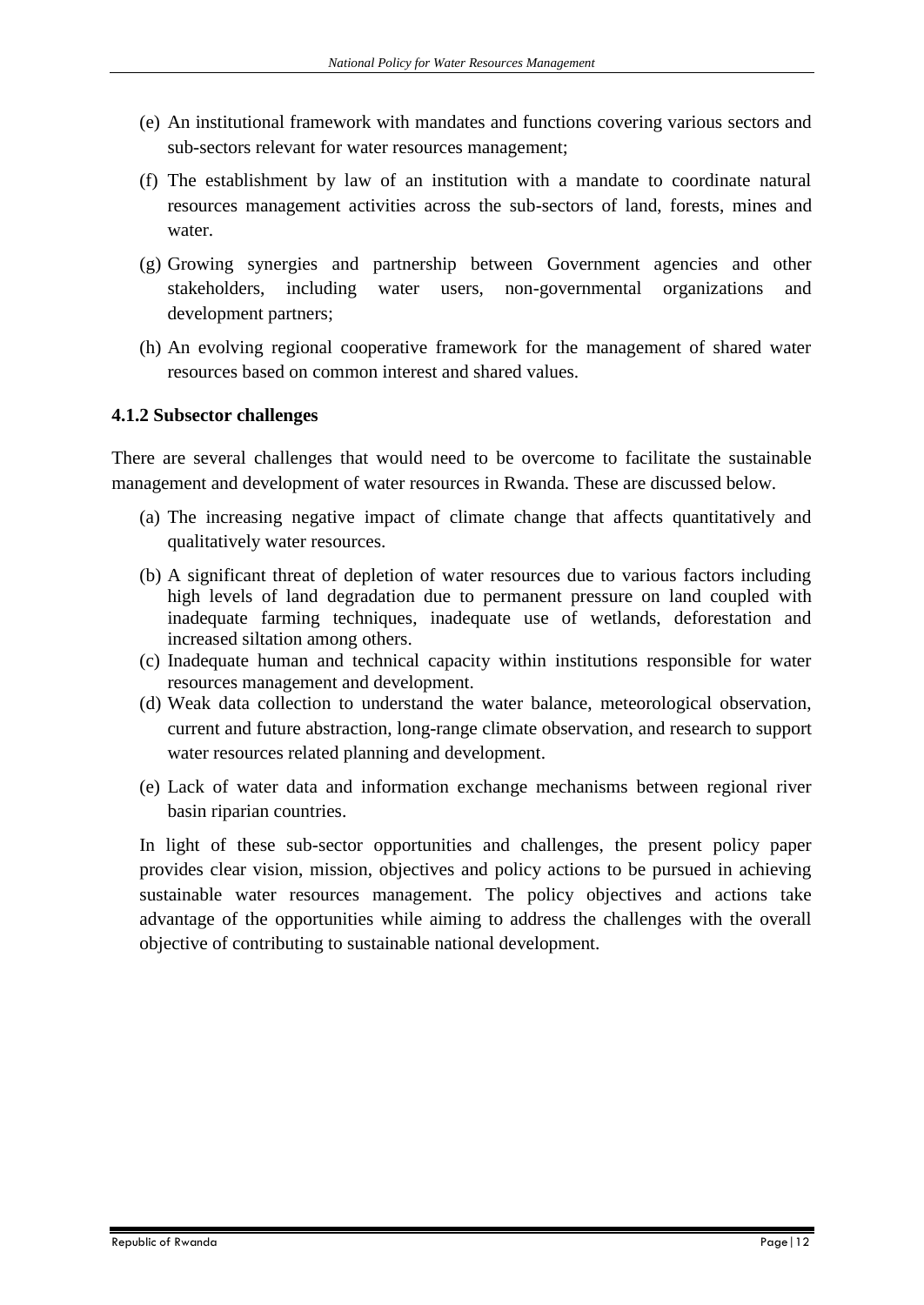# <span id="page-19-0"></span>**5. Policy Goal, Objectives and Principles**

The overall goal pursued in this policy is

''*to manage and develop the water resources of Rwanda in an integrated and sustainable manner, so as to secure and provide water of adequate quantity and quality for all social and economic needs of the present and future generations with the full participation of all stakeholders in decisions affecting water resources management''*

# <span id="page-19-1"></span>**5.1 Policy objectives**

The objectives of this Policy are to*:*

- (a) Provide a comprehensive and suitable policy framework that will strengthen the Government's ability to conserve and protect Rwanda's water resources
- (b) Provide a legal and institutional framework for water resources conservation and management throughout the country and at trans-boundary level.
- (c) Promote partnerships, incentives and benefit sharing to enhance water resources conservation and management.
- (d) Provide a framework for equitable allocation of water resources and the sharing of benefits derived from that resource.
- (e) Promote positive attitudes towards water resources conservation and management

# <span id="page-19-2"></span>**5.2 Policy principles**

This section outlines the fundamental principles of water resources management and conservation upon which Rwanda shall base the management of its water resources. The principles derive from internationally established principles of water resources management, as articulated in international legal and soft law instruments, in Rwanda's flagship policy documents as well as in Rwanda's 2008 water law. They provide the key pillars for Rwanda's national water resources management policy. These principles are discussed below.

# <span id="page-19-3"></span>**5.2.1 Water is a finite resource**

Water is a finite natural resource. Its use must therefore be based on the principle of sustainability as articulated in the Rio Declaration on Environment and Development, 1992. The principle of sustainable utilization of natural resources is based on the premise that, in utilizing natural resources**,** account must be taken of the needs of both present and future generations to utilize the same finite natural resource.

Equally important is the need to take account of the environmental and ecological services provided by water resources and reserve such amounts as are required for proper functioning of ecosystems.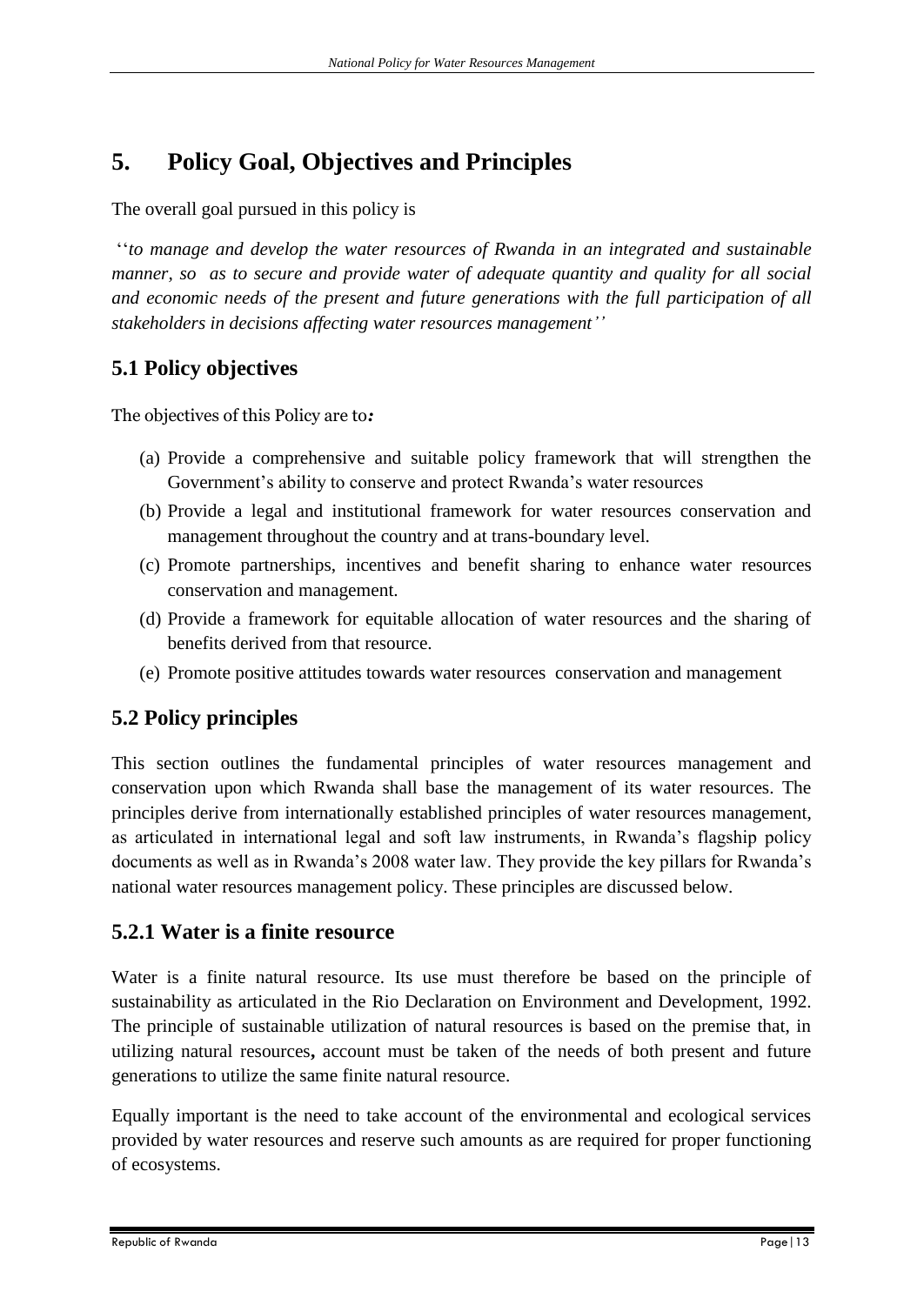Sustainable use also imports another important natural resources management principle: the precautionary principle. This is the concept that, in taking decisions about resource use, where there is scientific uncertainty, for instance about impacts of the proposed action, then the path of precaution should be adopted.

### <span id="page-20-0"></span>**5.2 2 The human right to water**

International and regional human rights instruments, including the international Declaration on Economic, Social and Cultural Rights, and the African Charter on Human and People's Rights have given recognition to the right to water as a fundamental human right, which must progressively be realized by all countries. This means that in allocating water resources**,** account must be taken of the needs and demands of all water users.

Given that available water resources are limited and that not all demands can be met to the full extent, available water resources shall be shared on the principle of "some for all" (rather than "all for some"),which is an expression of the principle of equitable access among present and future generations. This is one of the "The New Delhi Principles" articulated at Global Consultation on Safe Water and Sanitation for the 1990s**;** New Delhi, 1990.

The human right to water means that everyone is entitled to a share of the limited resources available, with priority being given to uses which give effect to the right of access to a basic supply. This is particularly so because water is essential to sustaining life. In this respect, the National Policy and Strategy for Water Supply and Sanitation Services also clearly states the objective of ensuring that by 2020 all Rwandans will have access to a basic supply of water.

### <span id="page-20-1"></span>**5.2.3 Water resource is an economic good**

One of the primary uses of water is as an input into production in agricultural, industrial, mining, tourism and other commercial sectors. In this context, water has an economic value. This is one of "The Dublin Principles" articulated at the International Conference on Water and the Environment**;** Dublin, 1992. In this regard, account must be taken of the economic value of the water resources to the users of water, more so where the use is for commercial production, ecotourism and other industrial purposes. This justifies imposing a charge on raw water use, including on its abstraction. The revenues collected ought ideally to be used for the management of water resources.

Another principle arising out of the concept that water is an economic good is the principle that the "polluter pays." This simply means that whoever has caused water resources degradation shall be responsible for meeting the costs of remedying the damage caused. This principle can be implemented by charging a penalty for discharges of pollutants into water bodies.

# <span id="page-20-2"></span>**5.2.4 Water is a social good**

Water is essential to life, as result; water is not just an economic good but is also a social good. This principle was articulated at the United National Conference on Environment and Development (The Earth Summit)**;** Rio de Janeiro, 1992. It moderates the emphasis on the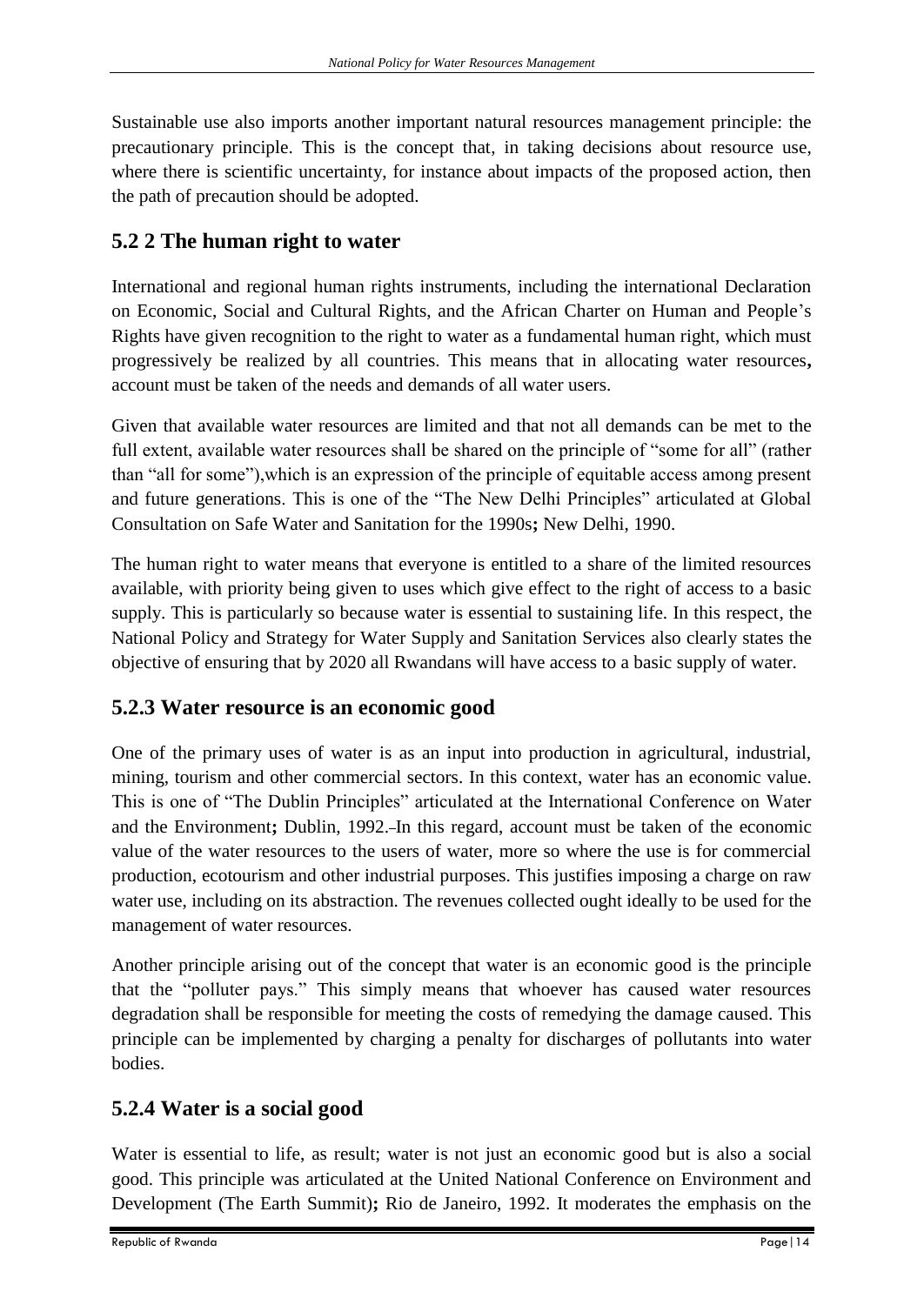economic value of water resources by asserting the importance of the socio-cultural functions of water resources as well.

This principle suggests that in allocating water resources**,** priority must be given to the social functions of water in society. This means, for instance, that domestic uses of water shall be accorded priority in allocation decisions, particularly in times of shortage.

Additionally, although there should be full cost recovery by the entities providing water supplies**,** there should be targeted subsidies to meet the basic needs of the most disadvantaged communities, as well articulated in the National Policy and Strategy for Water Supply and Sanitation, and in line with the World Water Vision, defined in the Second World Water Forum in the Hague, 2000.

### <span id="page-21-0"></span>**5.2.5 Integrated Water Resources Management (IWRM)**

Water is a cross-cutting resource phenomenon, affecting and affected by multiple sectors, including domestic consumption, agriculture, commerce, industry, transport and energy as well as ecological functions for environmental conservation such as forests, fisheries and wildlife. The management of water resources is consequently best undertaken within a framework that provides for decision making in an integrated and holistic manner, referred to as Integrated Water Resources Management (IWRM). IWRM is a response to the growing pressure and competing demands placed upon the world's water resources systems.

IWRM is a systematic process for the sustainable management, development, allocation and monitoring of water resources with the aim of achieving socio-economic and environmental objectives. IWRM is a process, not a product. The process provides a framework for considering the different uses and users of water resources and taking decisions and actions which ensure that all relevant factors are taken into account in resource allocation. In relation to this principle and as given effect in the EDPRS, the use of the resource will be considered based not just on natural resource endowments but also the socio-economic and ecological priorities of the country

### <span id="page-21-1"></span>**5.2.6 Participatory management**

International best practices in the management of water resources indicate that best results are achieved where decisions regarding water resources managements are made with the involvement and participation of water users and other stakeholders. In this respect water users are those working to conserve and protect water resources. They are also expected to form community of users in various groups as the institutional mechanism for participatory or co-management may indicate.

Consequently, the principle of participatory water resources management has come to be accepted as a key principle in water resources management sector. It was initially articulated in the Global Consultation on Safe Water and Sanitation for the 1990s, New Delhi, 1990 as part of the New Delhi Principles and it is one of "the Dublin Principles."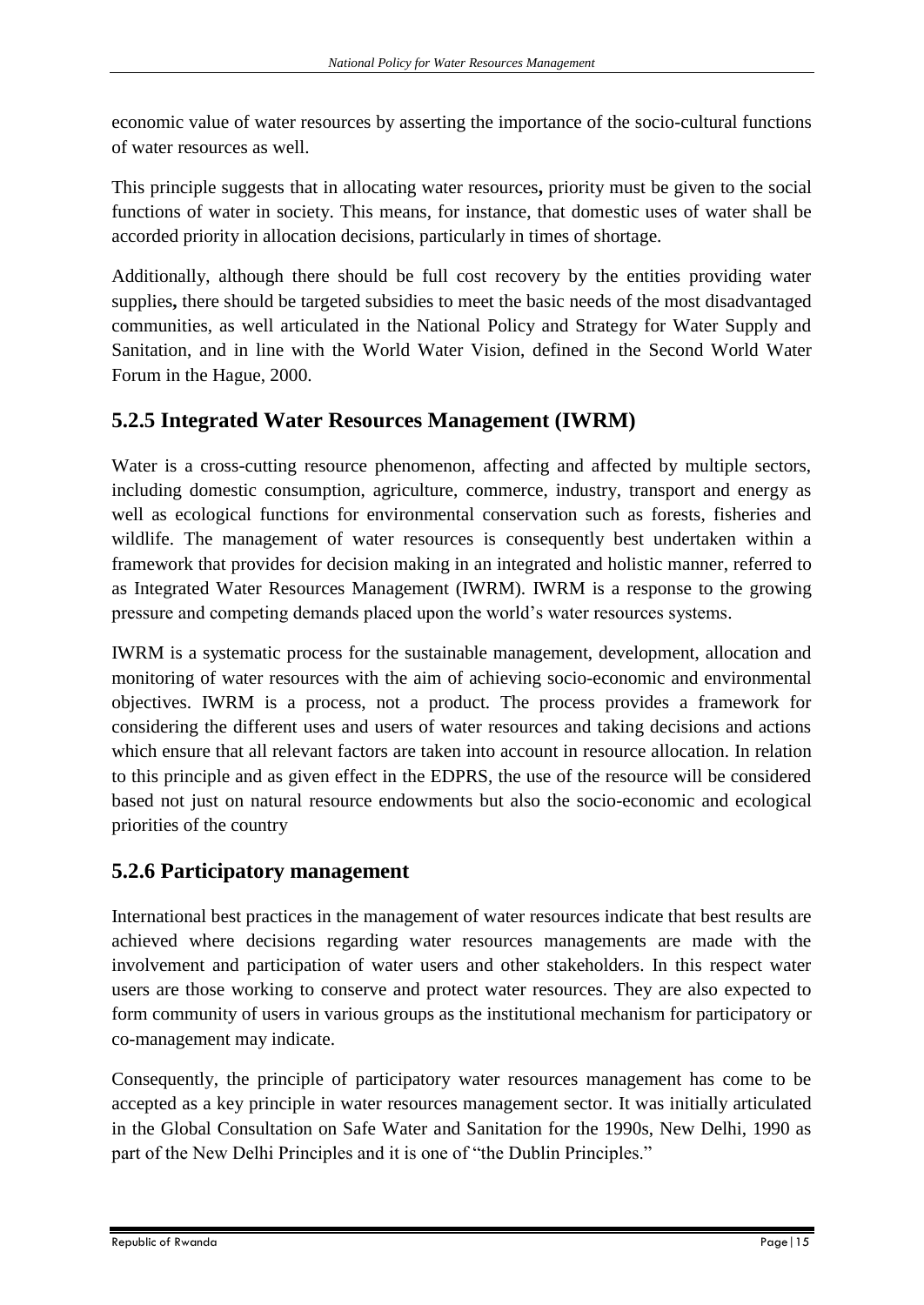Complementing the concept of participation is the principle of subsidiarity spelt out in Article 8 of the Conventions on Biodiversity and the Convention on Wetlands of International Importance (Ramsar Convention) which requires, among others, that action ought to be undertaken at the lowest practicable level. This means that in regard to the management of natural resources, including water resources, responsibility ought to be devolved to water resources users, as far as practicable, including communities and the private sector. The role of the Government should ultimately, be that of an enabler and a regulator rather than that of an implementer and a service provider. The EDPRS fully underscores this principle when it States:

"*Implementation of the EDPRS will occur largely at the local level so that targets for decentralization, citizen participation and empowerment, transparency and accountability are of particular significance…"<sup>10</sup>*

Devolving greater management responsibility to water users takes advantage of the social capital provided by water users and community groups and uses it as an input into the management of water resources. In giving effect to the subsidiarity principle, a balance ought to be struck between devolution of responsibility to lower level structures and the duty of the state to manage resources and provide services to its people. The role of Government agencies ought to be focused on providing technical, administrative and financial backstopping to water users, rather than in primary implementation.

Given the limited capacity of lower-level structures, Government will continue to intervene directly in water resources development until such time that strong institutional structures are established at local levels.

### <span id="page-22-0"></span>**5.2.7 Catchment-based water resources management**

The catchment-based approach is widely recognized as essential to dealing comprehensively with water resources management issues, based on the obvious community of interest for users living within such a geographical area. Indeed water use has impact primarily on users within the same catchment, and vice–versa; including environmental uses. In this connection, water resources institutional and management arrangements ought to be set up at catchment or basin scale.

However, in the Rwanda context with the drive of achieving efficiency, taking advantage of the established administrative set-up, water resources management processes will be effected within local government administrative entities in terms of planning, programme implementation and water users' organizations. The operationalisation of the principle of catchment based water resources management will be further elaborated in the implementation strategy of this policy.

# <span id="page-22-1"></span>**5.2.8 Impacts of climate change on the water resource**

Climate change will cause rising temperatures and is likely to affect rainfall patterns that may result in increased flood and drought episodes. Rwanda is currently highly vulnerable to

1

<sup>10</sup> Para. 3.3.12

Republic of Rwanda Page|16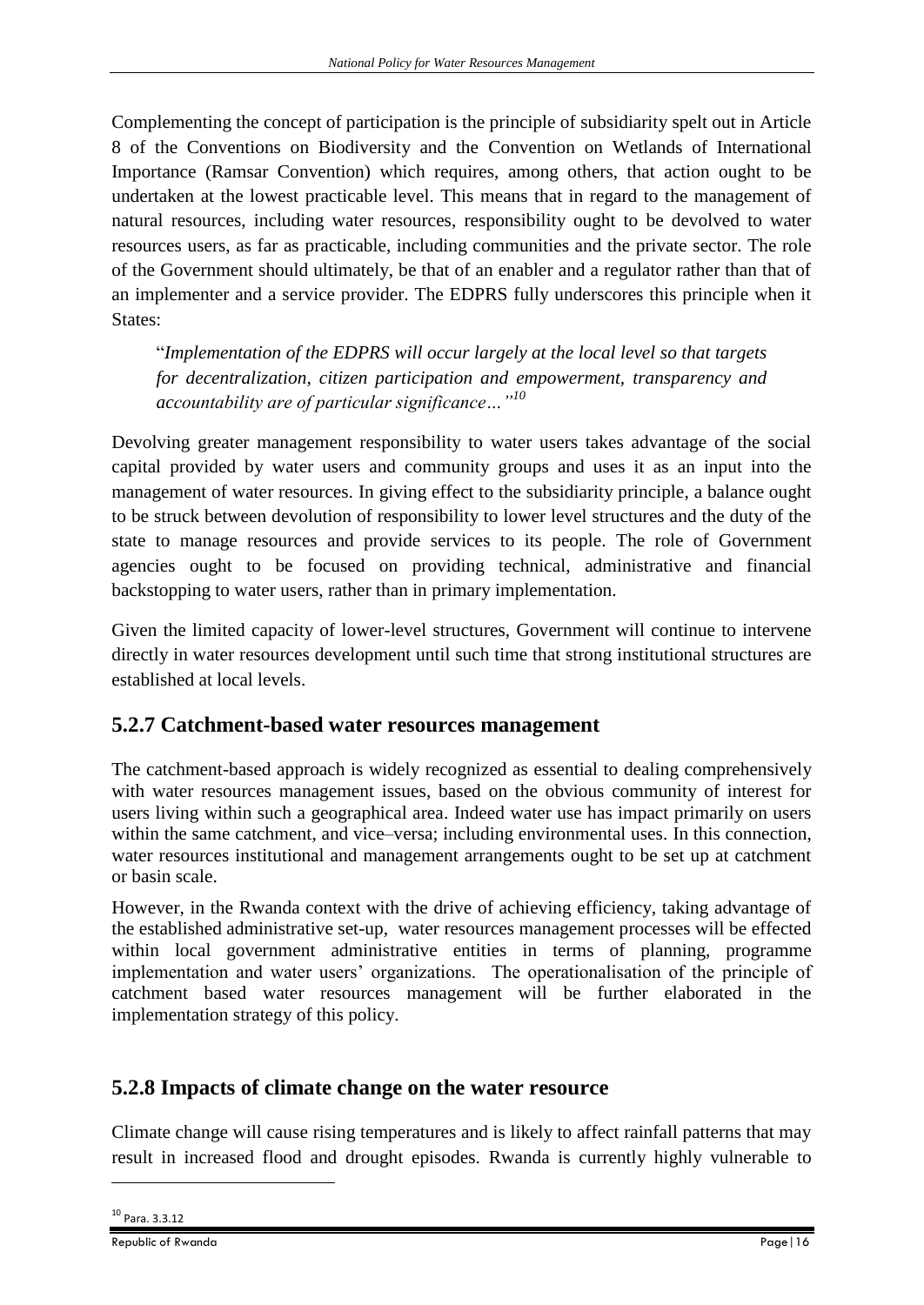climatic variances due to the national reliance on rain-fed agriculture and hydro-power. Such climatic episodes are dependent on the nature of the Inter-tropical Convergence Zone (ITCZ) as it moves from north to south across Sub-Saharan Africa and back again. The rainfall that Rwanda receives has been sufficient to meet its modest demands from simple run-off-river systems. Now Rwanda's hydrological system is being challenged to provide for the growing water needs of its recent development and changing climate. A comprehensive programme to introduce flow control, irrigation and storage is needed. As climatic variability increases over the medium term, decision-makers will be increasingly challenged to manage the water resource as the objectives of different sectors diverge (e.g. choosing between prioritizing of water for agriculture and food security, and prioritizing water for urban development and industry).

The installation of monitoring systems for water management is a key requirement in providing a basis for IWRM decision-making. There is a requirement to develop Rwandan capacity to understand climatology and climatic variability with partner agencies. The importance of this is to provide understanding of regional and local climate change trends and impacts to support self-determined and responsive decision making (e.g. about adaptation and mitigation). Once the internal water management and national climate trends have been dealt with, Rwanda will be better placed to contribute to trans-boundary dialogue on issue of climate change and water resources.

### <span id="page-23-0"></span>**5.2.9 Internationally shared water resources**

As highlighted, Rwanda shares its water resources with its neighbours. Therefore, account must be taken of established international principles for the management of shared water resources. They will be given effect in the national water resources management policy on the basis of reciprocity and in the spirit of regional cooperation. Given the international law principle of state sovereignty over natural resources, the policy, legal and institutional frameworks for managing trans-boundary waters resources is necessarily put into effect through national arrangements and is implemented with regard to the water resources within its territorial boundaries. Incorporation of the international law and principles governing the management of shared water resources which the country ascribes to is to be taken account of. Some of the key principles for managing and using internationally shared water resources are set out below.

In the utilization of shared water resources, Countries should strive to maximize and equitably share the benefits. This principle has been distilled from a long series of international arbitral decisions and forms part of the customary international law on the management of shared water resources.

Secondly, there should be prior assessment of the potential impacts of planned measures. This is an evolving principle of the international law on the management of the environment and natural resources, articulated, for instance, in the Rio Declaration of 1992.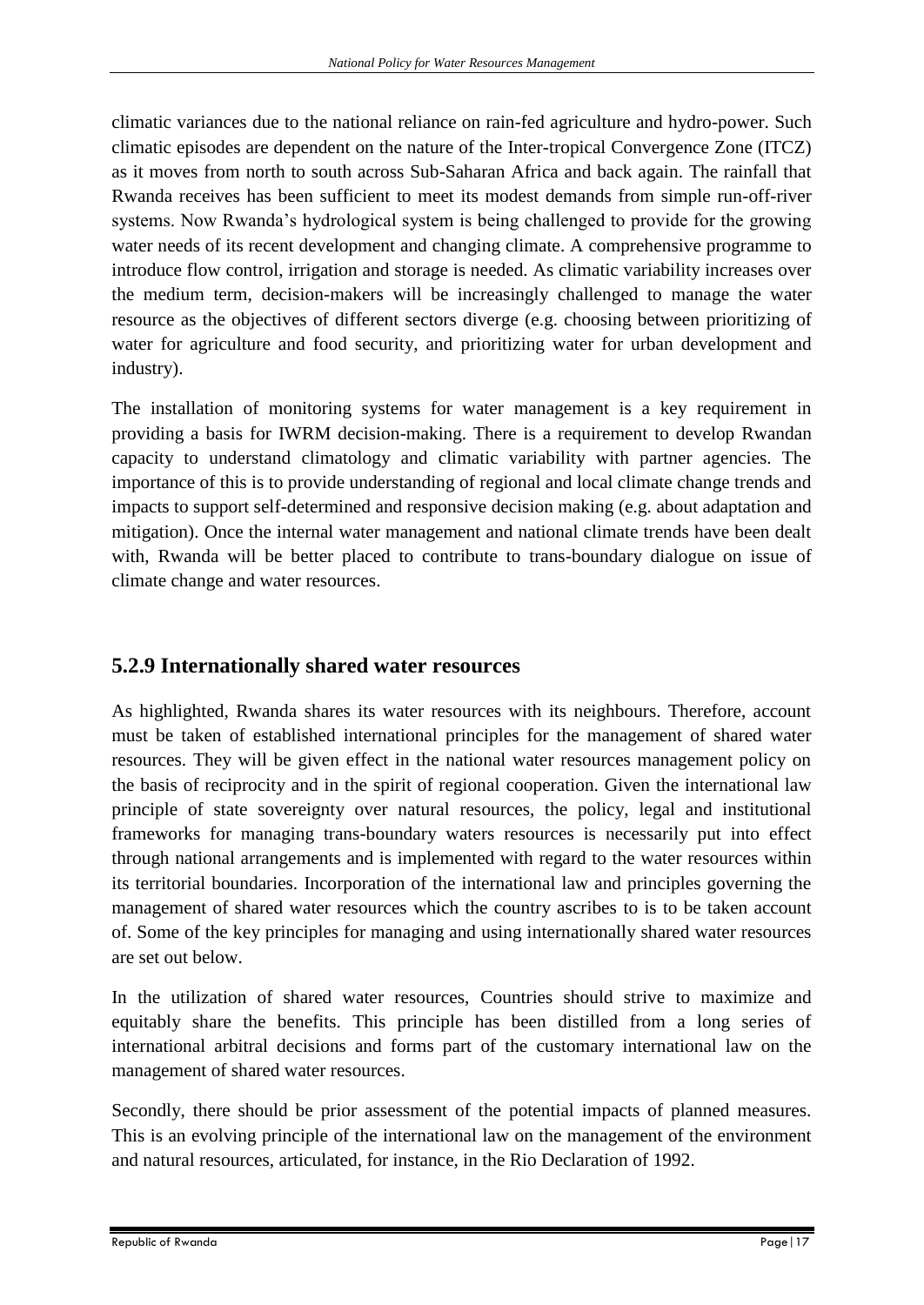Thirdly, States sharing water resources ought to provide information about potential impacts. The premise for such negotiations is the international law obligations on States to avoid actions on their territories which might create potentially significant harm on neighbouring States. Where there is a potential adverse impact arising from planned measures, States should negotiate in good faith to resolve any issues arising from the measure, and avoid conflict.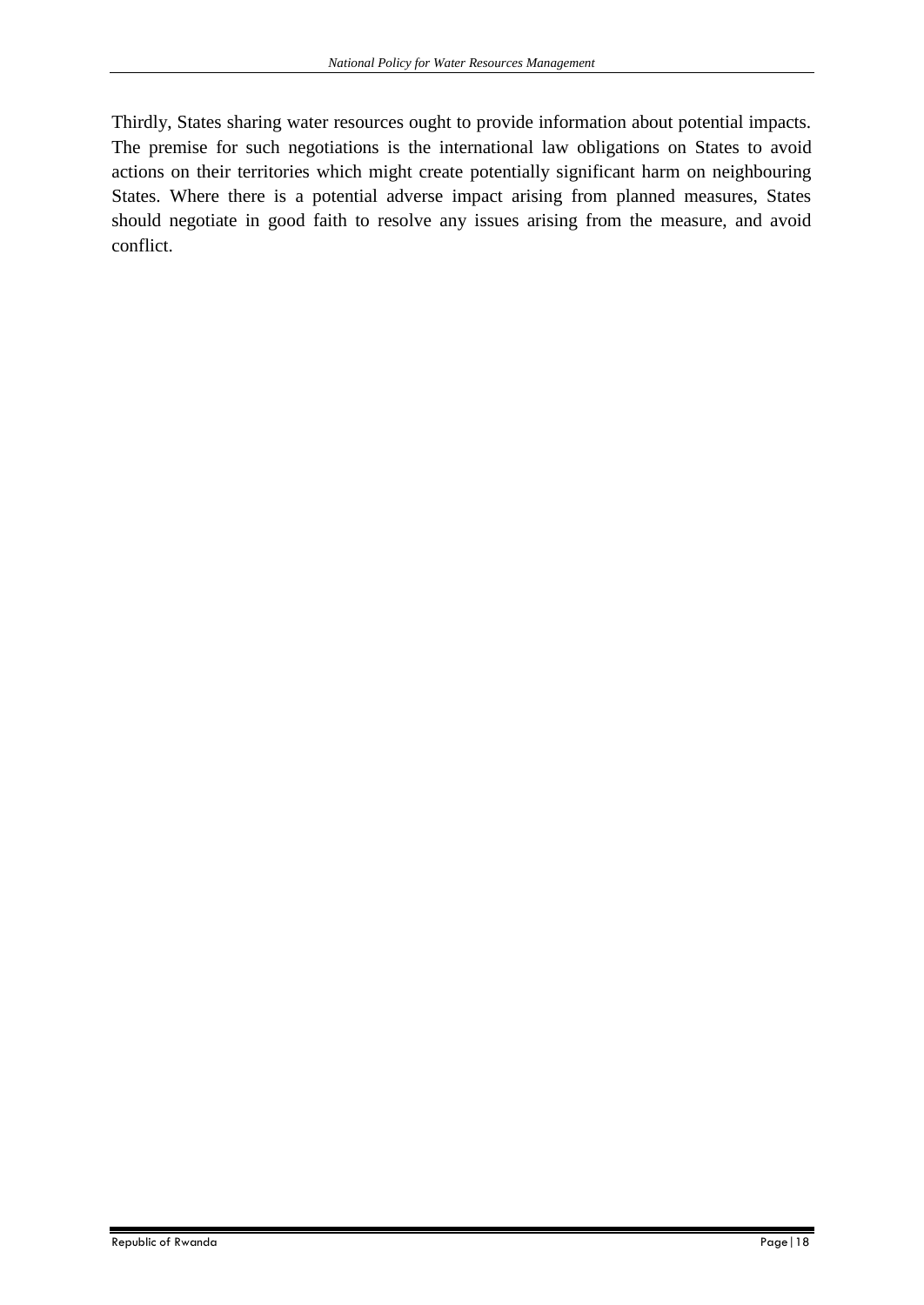# <span id="page-25-0"></span>*6.* **Preferred Options**

### <span id="page-25-1"></span>**6.1 Policy statements**

Arising out of the above policy objectives and goals, policy statements are presented to guide the implementation and strategic actions have been formulated to facilitate the achievement.

### <span id="page-25-2"></span>**6.1.1 Policy statement on water resources conservation**

The water resources of Rwanda will be conserved, protected and managed in order to secure and enhance its availability for, and utility to, the present and future generations.

### **Strategic actions**

For this purpose the Government shall:

- a. Monitor and assess water resources to understand the water balance and to support water accounting, identify the spatial and temporal occurrence and distribution in the country;
- b. Develop a coherent Rwandan water resources information system and a clearing house for information on the water resources of Rwanda;
- c. Formulate a water resources management strategy addressing, inter alia, watershed protection and provides mechanisms for the designation of special conservation and or protection zones;
- d. Develop and promote best practices of efficient and appropriate watershed management to maximize water yields and quality.
- e. Promote water conservation techniques and technologies, including rainwater harvesting, water recycling and other appropriate technologies;
- f. Identify and institute measures to make productive use of all water resources, including thermal water for economic development, such as energy and tourism; and
- g. Institute measures for managing water related disasters and stresses, arising from climate change, floods, droughts and demographic trends.

### <span id="page-25-3"></span>**6.1.2 Policy statement on water allocation**

The available water resources of Rwanda will be allocated on the basis of comprehensive and integrated plans and optimum allocation principles that incorporate efficiency of use, equity of access and sustainability of the resource.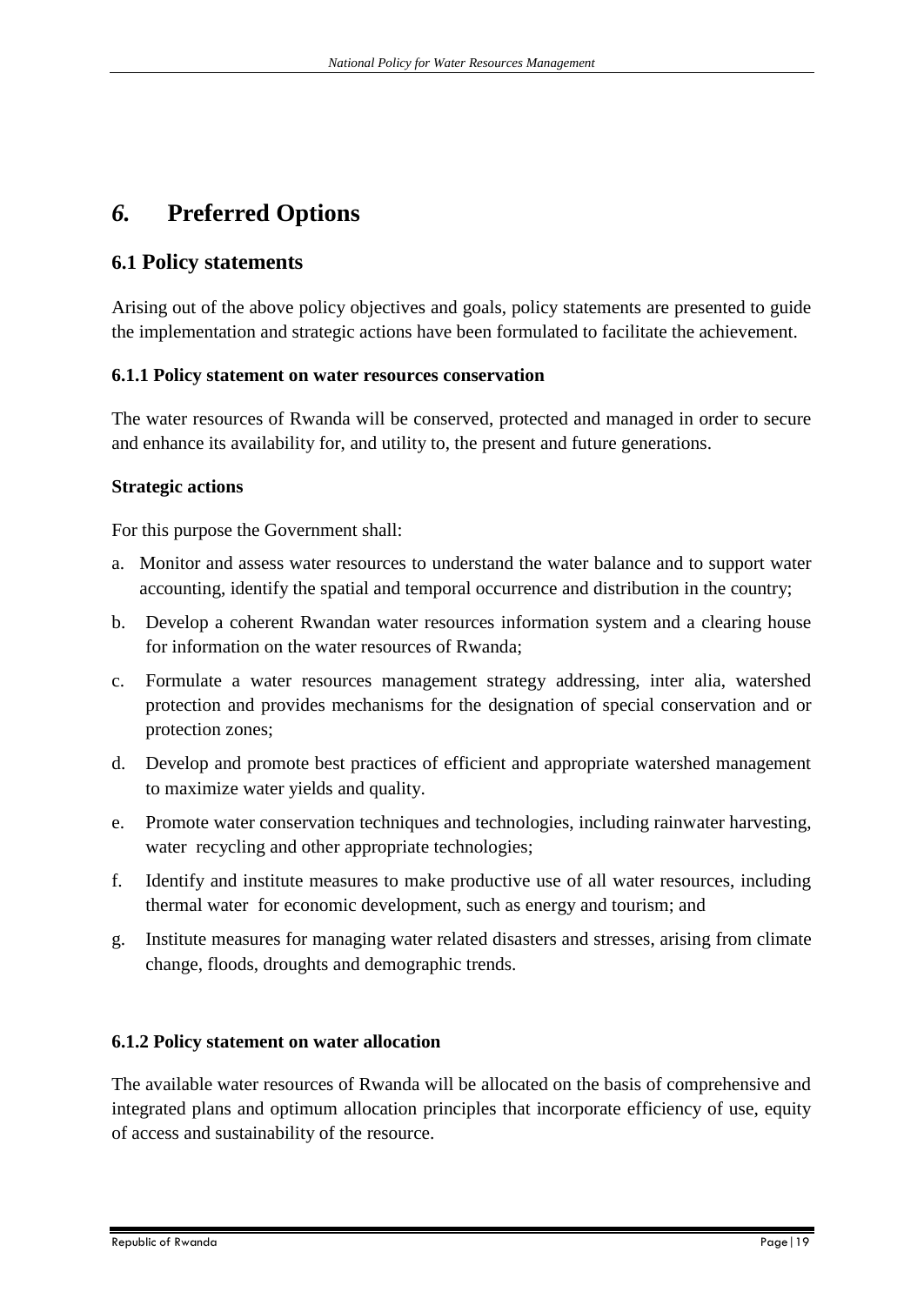### **Strategic actions**

For this purpose the Government shall:

- a. Develop a national water resources master plan to promote water resources conservation, ensure that abstraction conforms to the sustainable yield and to institute measures to facilitate the conjunctive use of groundwater and surface water;
- b. Formulate principles and guidelines for the allocation of water resources;
- c. Institute measures to develop and allocate "reserve water" to meet ecological functions and other environmental services;
- d. Establish systems for enhancing water security by developing water storage and reservoir facilities and systems; and
- e. Develop and implement guidelines for the issuance of permits for water abstractions and wastewater discharges and for compliance monitoring and penalties for non-compliance.

### <span id="page-26-0"></span>**6.1.3 Policy statement on policy, legal and institutional framework**

The Government shall establish and operate a comprehensive water resources management policy, legal and institutional framework that incorporates the principle of integrated but decentralised management of water resources.

### **Strategic actions**

For this purpose the Government shall:

- a. Establish and operationalize an inter-ministerial coordination committee<sup>11</sup> on water resources to handle water resources issues across all sectors of government;
- b. Put in place and operationalize other water resources management organs provided for in the water law;
- c. Put in place regulations and operationalize them to give effect to the water law.
- d. Support and promote water users associations and ensure their participation in water resources protection and conservation.

### <span id="page-26-1"></span>**6.1.4 Policy statement on shared water resources**

The Government of Rwanda shall foster co-operation in the sustainable management and equitable utilization of shared water resources.

### **Strategic actions**

For this purpose the Government shall:

**.** 

 $11$  The Interministerial Coordination Committee will be composed by key Ministries that have water component in their programs such as **Minirena, Minagri, Mininfra, Midimar, Minicom, Minigeprof, Minaffet, Minadef and Minaloc**.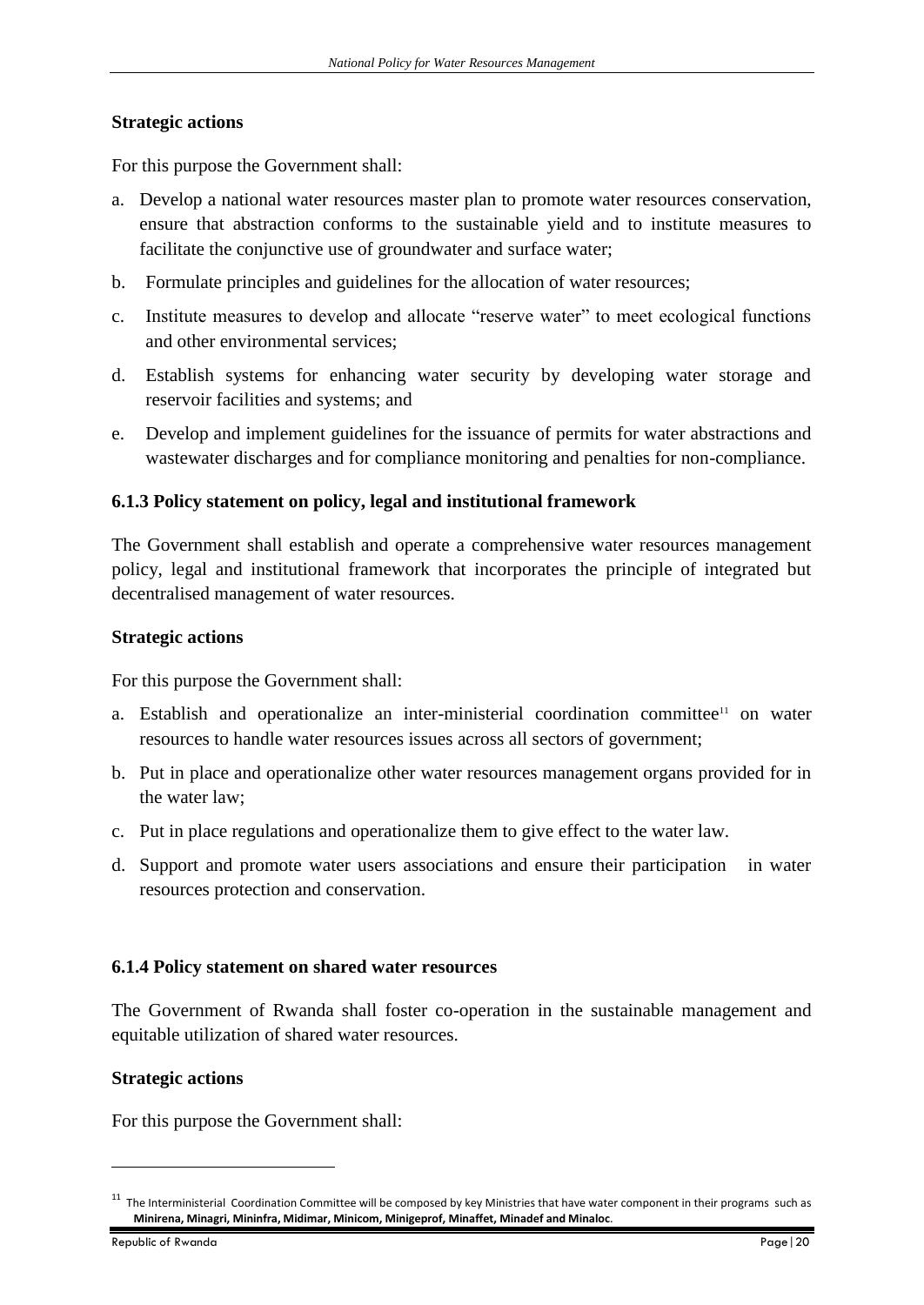- a. Implement measures to ensure that shared water resources management is done in compliance with regional and international rules and procedures;
- b. Within the overall water resources management strategy formulate a shared water resources management and utilization strategy;
- c. Establish and strengthen national institutional arrangements mandated to facilitate cooperation in the management of shared water resources;

### <span id="page-27-0"></span>**6.1.5 Policy statement on climate change resilience**

The Government shall establish systems and technology to monitor and observe water resources, to understand the water balance and perform water accounting, improve meteorological services, and observe and respond to climate variance and long term impacts of climate change.

### **Strategic actions**

For this purpose the Government shall:

- a. Establish meteorological services to water users, agriculture, industry, and communities to include Early Warning Systems and dynamic information networks;
- b. Establish a climate centre of excellence to contribute to water observation and monitoring, and water resource management, planning and decision-making;
- c. Prepare water and climate impact risk assessment and hazard mapping as part of District planning and watershed management;
- d. Establish a water information management and custodial framework linking meteorological and climate services, agro-meteorology, water balance monitoring, groundwater, supply and abstraction demand.

#### <span id="page-27-1"></span>**6.1.6 Policy statement on capacity building**

The Government will develop the human, technical and managerial capacity of institutions involved in water resources management at central and local levels so as to provide the necessary capacity for the sustainable management of the country's water resources.

### **Strategic actions**

For this purpose the Government shall:

- a. Conduct periodic comprehensive capacity building needs assessment for the water resources management sub-sector at national, provincial, district and local levels;
- b. Establish and implement medium- and long-term capacity building plans addressing the human resource knowledge and skills deficit, and institutional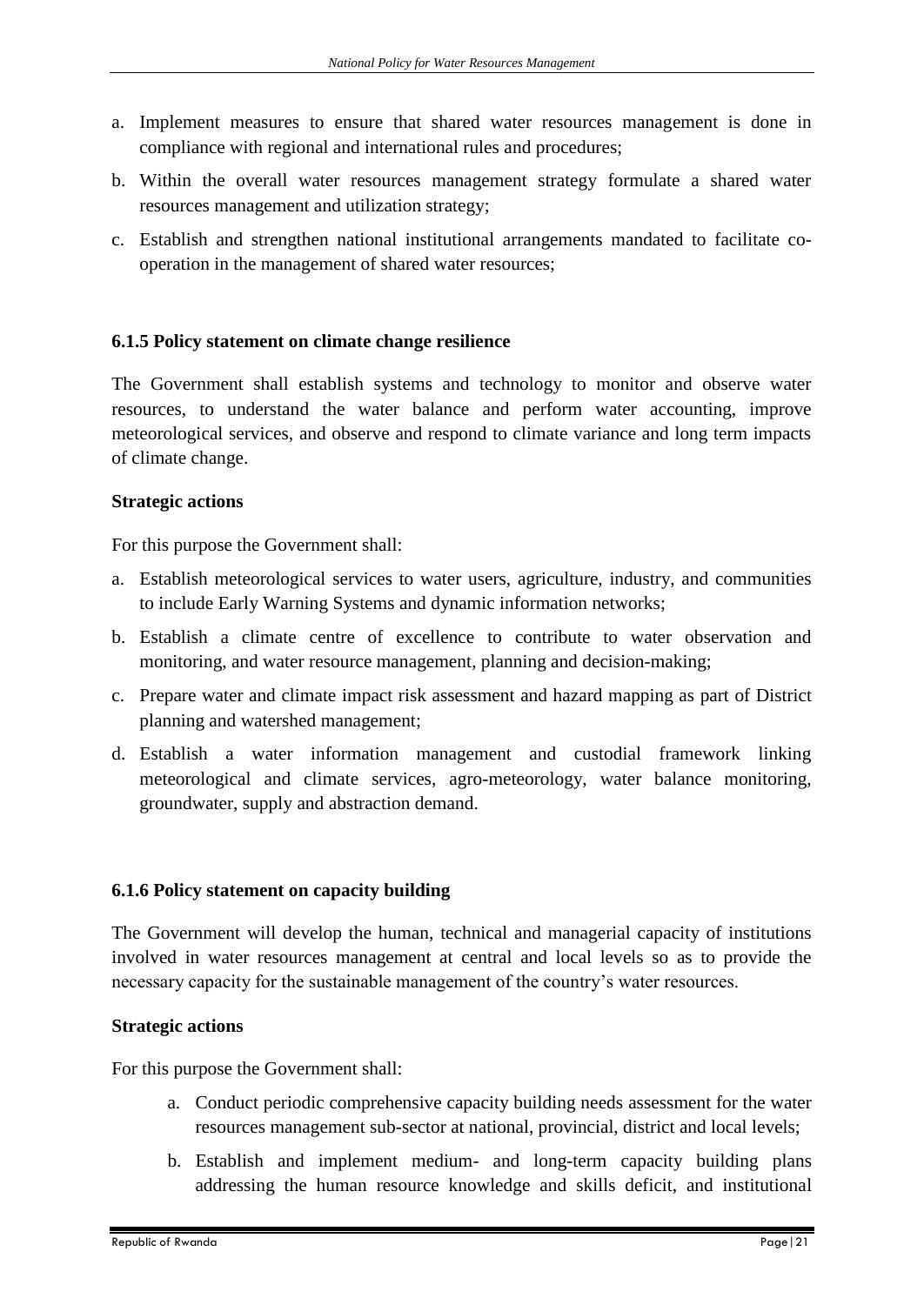technical capacity weaknesses at national, district and local levels, with a particularly focus on integrated water resources management;

- c. Formulate a strategy for research and studies on key emerging issues in the water resources management sector, including the impact of climate change on water resources and necessary adaptation measures;
- d. Establish a mechanism to introduce relevant curricula and training on water resources management at school level.

### <span id="page-28-0"></span>**6.1.7 Policy statement on financing arrangements**

Financial mechanisms for water resources management will be put in place to ensure availability of adequate funds on a sustained basis.

### **Strategic actions**

For this purpose the Government shall:

- a. Streamline resources from Government and development partners, including nongovernmental organizations and the private sector for water resources management based on the SWAP approach;
- b. Define and apply fees and charges for water abstraction and effluent discharge.

#### <span id="page-28-1"></span>**6.1.8 Policy statement on cross-cutting issues**

Cross-cutting issues highlighted in Vision 2020 such as on gender equality; protection of the environment, and climate change; and promotion of science and technology will be mainstreamed in programmes and activities of the water resources management sub-sector.

#### **Strategic actions**

For this purpose the Government shall:

- a. Formulate an approach to ensure that the targets of the cross cutting issues highlighted in Vision 2020 and MDGs are achieved within the water resources management sub-sector.
- b. Formulate an approach to enhance the use of ICT in water resources management.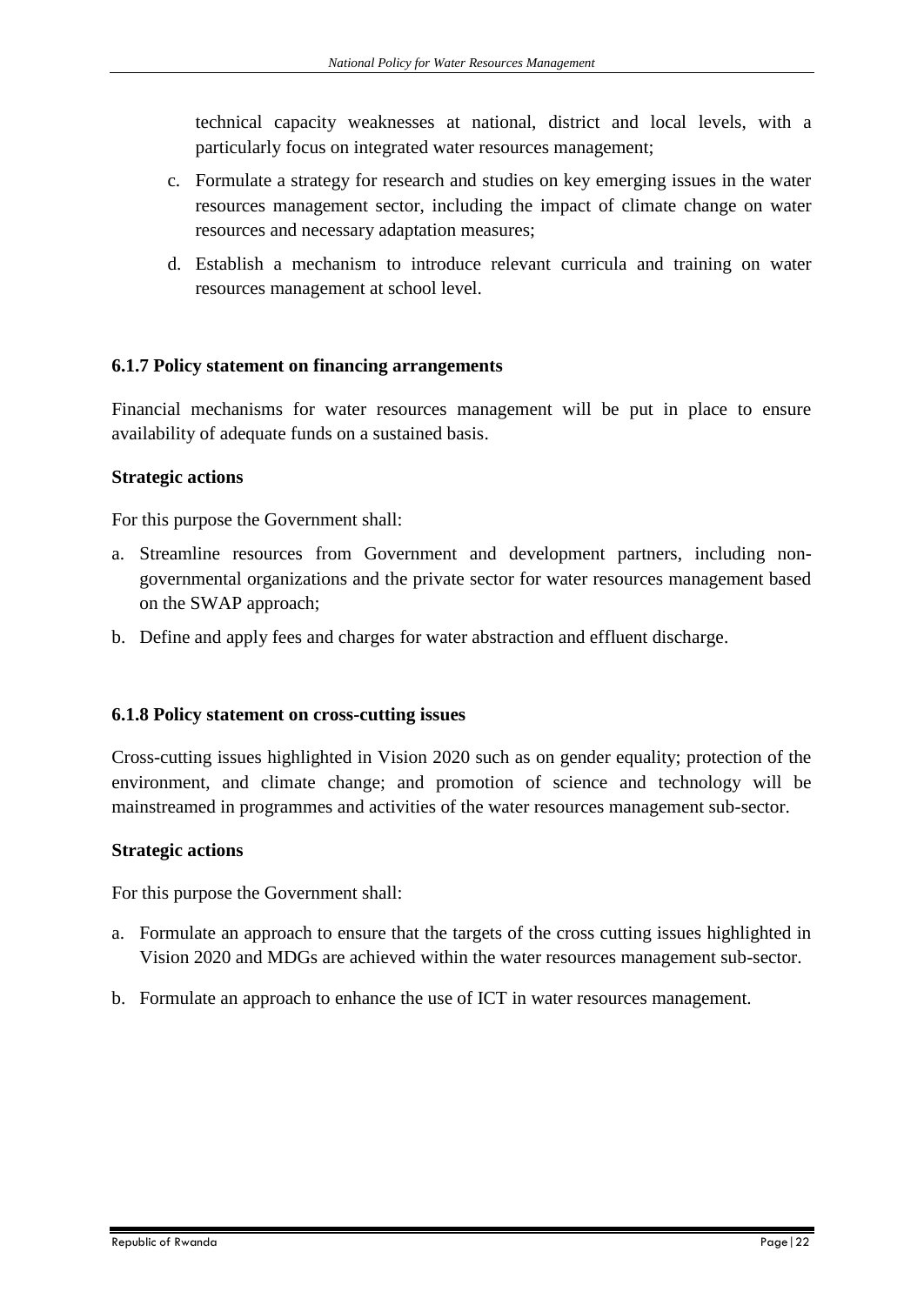# <span id="page-29-0"></span>**7. Stakeholders views**

Water resources management and sustainable use is of great concern to many stakeholders. MINIRENA, which is the institution mandated with natural resources management, initiated a widely participatory process and has collaborated and consulted with key stakeholders in formulating this Policy. The participatory and consultative approach, involved a number of measures aimed at achieving the following objectives:

- a. Defining national water resources conservation goals and aspirations;
- b. Collecting and analyzing information necessary for making accurate and informed decisions about water resources management;
- c. Building consensus among stakeholders and thus establishing public confidence in the formulation process to enhance opportunities for implementation;
- d. Establishing synergies and areas of complementarily with other relevant sectoral policies to ensure consideration of cross-cutting issues; and
- e. Identifying relevant regional and international water resources management policies and laws and incorporate them in the water resources management policy.

The coordination of the formulation process was coordinated by MINIRENA, while the technical aspects of the policy development were handled by an International Consultant.

The Consultation process included a number of activities:

- a. Consultations with relevant institutions and their senior managers including: REMA, MINAGRI, MININFRA, MINECOFIN, MINICOM, MINALOC, MINISANTE, MINIJUST, MIDIMAR, MINEAC, MINEDUC, MINAFFET, MIGEPGROF,MINADEF, Rwanda Development Board (RDB); Rwanda Agriculture Board (RAB), among others.
- b. Consultations with individuals with expert knowledge or insights in specific policy components.
- c. Consultations at the national level.
- d. Focused group meetings with specific experts or partner institutions; and
- e. Literature review and use of internet-based resources.

All stakeholders supported the proposal and urgent need to formulate a National Water Resources Policy. The Consultant compiled, collated, analysed and synthesized the information from all the sources and compiled the findings in this policy document.

The Policy therefore takes into account the interests of the diverse stakeholders, in order to avoid conflict and ensure consistency with long-term conservation goals. The policy and legal framework establish mechanisms for regulating and coordinating the various players, interests and activities, in ways that would satisfy contemporary conservation needs and address present and future challenges.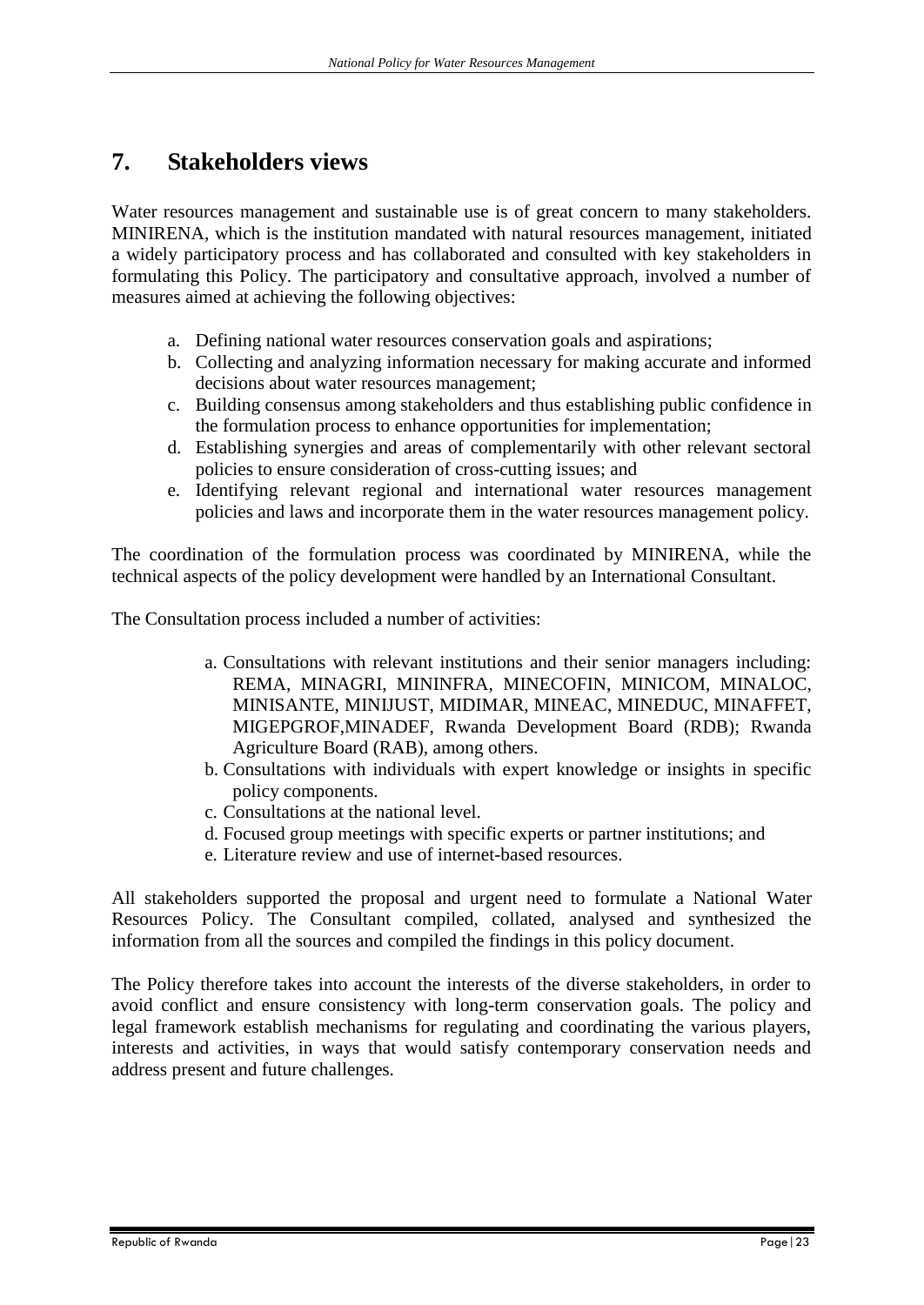# <span id="page-30-0"></span>**8. Implementation Plan**

To ensure that this policy is systematically implemented, a five years strategic plan was developed in a participatory process, involving both Government and non-government stakeholders.

The strategy has been designed to translate the above policy objectives into desired results. It provides a framework for participatory water resources governance, in which all stakeholders, including private sector, civil society and local user communities, will play an active role.

The main results expected with the implementation of the five years strategic plans were identified as follows:

- $\checkmark$  An effective framework for water resources governance to be established : The key outputs will include: an institutional structure for WRM; a Water Resources and Development Master Plan; water catchment and sub-catchment management plans and structures; harmonised water-related sector policies and plans; public-private partnership strategies for WRM; sustainable financing modalities for WRM; communication strategy and framework for active stakeholder participation.
- $\checkmark$  A cost-effective water resources assessment and monitoring system in place. Main outputs will be updated hydrological database and water resources information system; water quantity and quality status reports regularly published; water quality standards established, communicated and enforced; strategy for assessment, exploitation and monitoring of geothermal resources developed; and a mechanism for effective control of point and non-point source pollution in/along water resources;
- $\checkmark$  A plan of critical watersheds and catchments rehabilitated and basic ecological functions restored: To realise this outcome, critical watersheds, catchments and sub-catchments will be mapped and their ecological functioning analysed; micro-catchment and catchment level management rehabilitation plans developed and implemented; economic value of wetlands will be technically established ; a national programme for their conservation and management implemented; and invasive species in aquatic ecosystems will be controlled and monitored.
- $\checkmark$  A framework for efficient and equitable water allocation and utilisation to be implemented. Major outputs will focus on formulating and implementing sectoral plans for water demand and utilisation; Catchment-based Water Allocation Master plan reflecting rights and obligations of water users will be developed and implemented; a comprehensive strategy for promoting water use efficiency, will be developed. A key target in water conservation and efficient use will be to ensure that all institutions and at least 75% of households have rainwater harvesting facilities;

 $\checkmark$  An effective framework for water-related disaster management, climate change mitigation and adaptation will be put in place and implemented. Key outputs to be achieved, will be related to planning, capacity building, information generation and preparedness.

Under this outcome, climate change resilience and vulnerability status will be established and regularly updated; early warning systems on extreme weather conditions; National Water Balance and Water Security Plan will be put in place and implemented; operational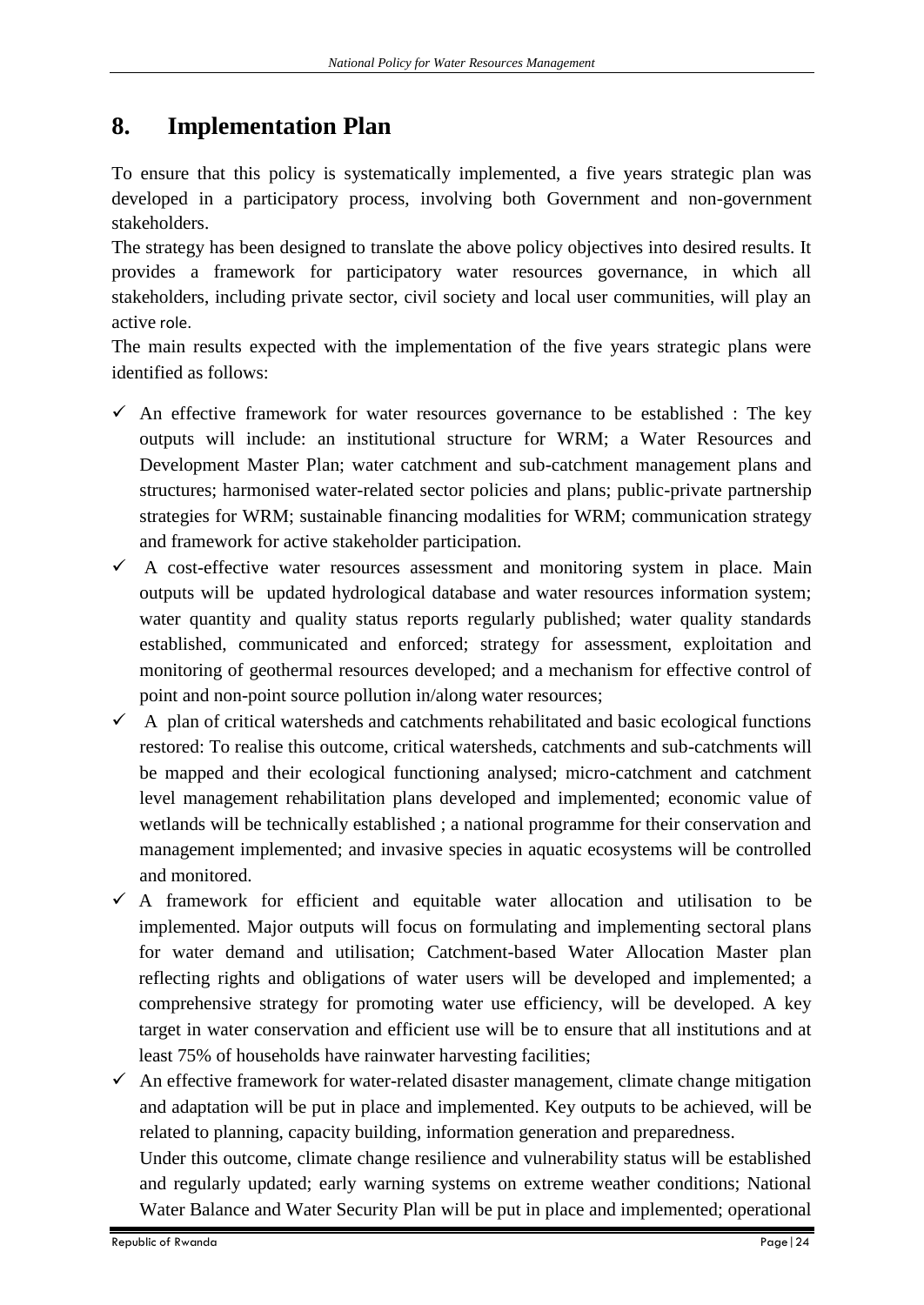safety plans for water ways and water infrastructure installations designed and implemented; and effective National Disaster Management Plan that reflects and prioritises water-related disasters drafted and implemented.

- $\checkmark$  Knowledge management is a special priority for Rwanda, considering that rational decisions cannot be made without reliable information and capacity to utilise the knowledge appropriately. Key outputs will focus on supporting research, documentation and information, improving the hydrological infrastructure network to ensure that reliable water data is regularly collected and analysed.
- $\checkmark$  Effective framework for managing shared waters is in place. A framework for transboundary water cooperation will be established. Rwanda will have capacity to actively engage other riparian countries to ensure that water resources are utilised in a balanced and harmonious way

In context of effective implementation of policy and its strategy, four key issues shall be taken into consideration:

- Raising high profile and large awareness on the importance of water resources.
- Highlighting the linkage between water resources with various key sectors including agriculture, water supply, energy, environment, and other aspects of our daily lives.
- Increasing the partnerships, and mechanisms for effective coordination of multiple stakeholders, disciplines and strategies.
- Updating and enforcing the existing regulatory framework and institutional arrangement,

This policy shall be implemented at two levels

Supervisory Level: The supervisory role shall be performed by MINIRENA, the Ministry responsible for Natural Resources. MINIRENA will provide the overall policy guidance and supervision, and monitor how it is being implemented in relation to other national policies. This should be done with the advice and consultation of with arms of government that are responsible for overall national policy, and other relevant sectors such as that manage or have impacts on components of water resources, such as agriculture, mining, environment, forestry among others.

Technical Level: Rwanda Natural Resources Authority (RNRA), the designated implementing agency for Natural Resources in particular the Integrated Water Resources Department, will be responsible for technical Operations, coordination and implementation with other agencies and all relevant stakeholders.

# <span id="page-31-0"></span>**9. Financial Implications**

The application of Water Resources Management Policy will be driven by a well tailored strategic plan and road map mainly for improving the water information system, developing a water resources management master plan and protecting water resources. In order to achieve all this, it requires adequate financial resources depicted in an appropriate logical framework. The availability of funds must be achieved through a resource mobilisation mechanism supported by the Government and the intervening in the water sector. The successful implementation of the policy and its strategic plan will require an increase in the budget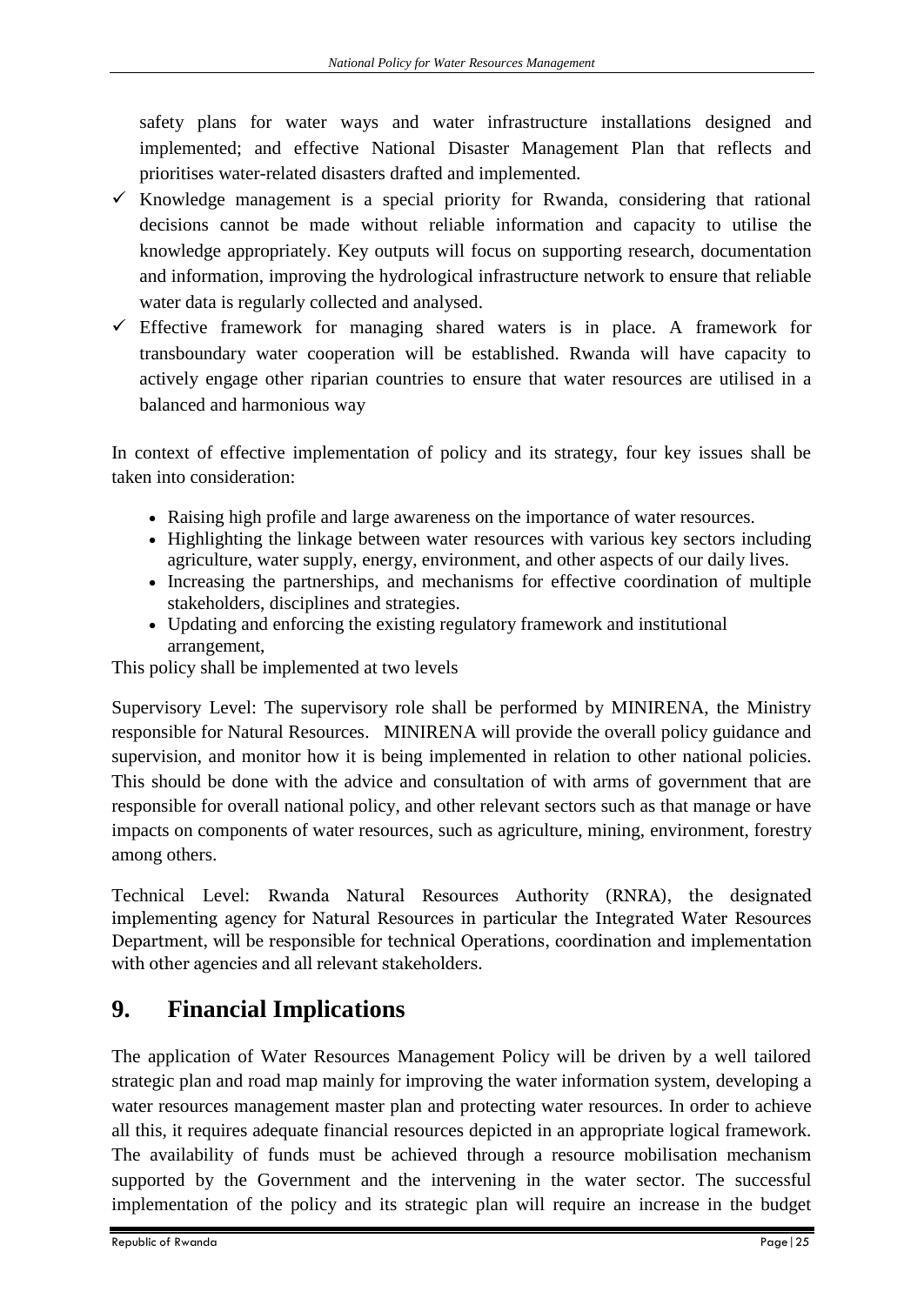allocated to WRM, hence the need for active participation and commitment of stakeholders at various levels. The introduction of water user fees will also generate funds which can be used to finance water resources management programmes.

Therefore, to facilitate the translation of the Policy into concrete actions on the ground, the Ministry of Natural Resources has developed a five-year Strategic Action Plan for the water resources management sub-sector that provides a systematic approach for reaching the Policy objectives. The Strategic Action Plan, whose implementation will be integrated into the Government's planning and budgeting process through the Medium-Term Expenditure Framework (MTEF), will set and strive to achieve relevant medium-term targets of the subsector.

The total GOR budget contribution for full implementation of this policy is 39 billions Frws in the five year period,  $2011 - 2015$ . This amount is gross and does not exclude the funds already allocated in the MTEF budget for the same period. The GoR has expressed commitment to prioritise WRM, and some US\$ 11.6million (about 18% of the budget) is potentially available through the medium term expenditure framework (MTEF) commitment. Secondly, a number of development partners, notably Netherlands Embassy, SIDA, USAID, UNICEF, UNDP, the African Development Bank (AFDB), World Bank, the European Union and Japan International Cooperation Agency (JICA), International Fund for Agricultural Development (IFAD), the Food and Agricultural Organisation of the UN (FAO), and the German Development Cooperation (GIZ), among others, have expressed interest in supporting Rwanda's WRM programmes, in more ways than one. The policy and its implementation are therefore premised on close collaboration and substantial financial contribution from many stakeholders.

# <span id="page-32-0"></span>**10. Legal Implications**

Implementation of this policy will require the review of the current Water Law No. 62/2008 and drafting appropriate decrees in order to provide adequate legal backing and facilitate its smooth implementation**.** 

The existing legal framework does not provide clarity on some aspects of Integrated Water Resource Managements such as:

- International and regional conventions that are related to management of water resources,
- Norms and standards relevant to the use and management of water resources;
- Institutional arrangements, and more the responsibilities devolved to various institutions;
- **Procedures for acquiring water permits, licences or concessions**
- **Penalties for water pollution and permits for applying for effluent discharges**
- Authorisation for dams constructions, or any other structure on water bodies including canal creation, river beds modifications

The costs implications for developing the legal instruments are incorporated in the budget estimates.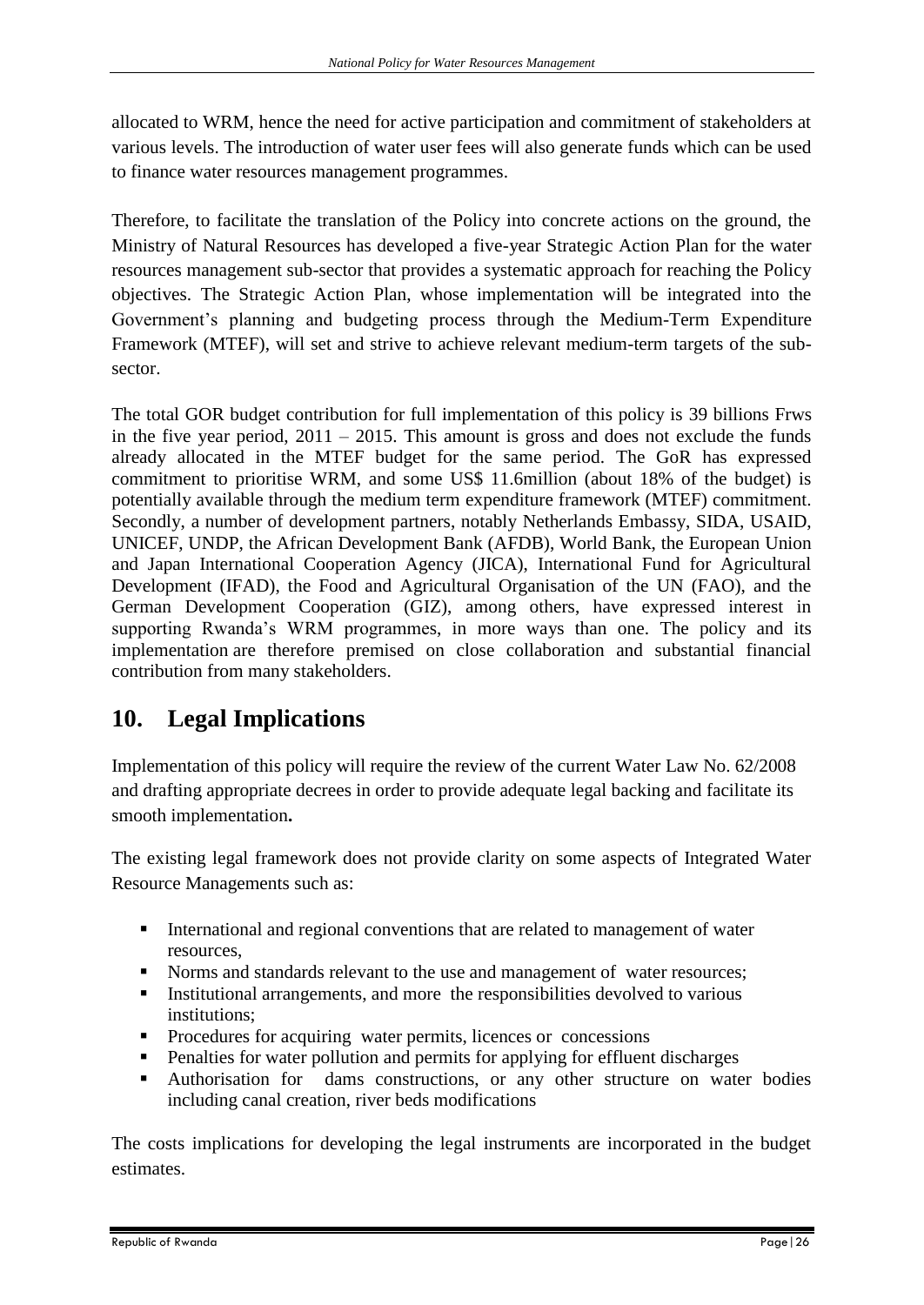# <span id="page-33-0"></span>**11. Contribution of the Private Sector**

Rwanda's sustainable development must be linked on the best use of local natural resources. Water resources and services it generates represent a wonderful natural asset, which has a great potential to create business and opportunities for investment.

This policy is based on the principle that ''Water is an economic good''. One of the primary uses of water is as an input into production in agricultural, industrial, mining, tourism and other commercial sectors. Consequently, where benefits can be generated without compromising the integrity of the ecosystems, they will be shared equitably.

This Policy advances new strategies, that link protecting water resources with human needs and harness the investment opportunities offered by water resources management to generate economic benefits, which shall be equitably shared*.*

To achieve the objective, the GOR shall therefore:

- 1. Develop water resources based investment and business opportunities, especially in developing technologies, water recycling technologies, technologies that are using water more efficiently .
- 2. Stress and make a better case for the value and economic importance of the conservation and sustainable use of water resources.
- 3. Support the development and promotion of business and water resources initiatives and provide appropriate incentives to develop public-private partnerships in the conservation and sustainable use of water resources.
- 4. Provide policy and fiscal incentives for developing business models for marketing water resources services, or more efficient water use technologies.

# <span id="page-33-1"></span>**12. Handling Plan**

This Policy is one of government initiative in area of natural resources and it will require a special handling plan, not only to create awareness of its importance, but also to inform and educate stakeholders on its key provisions and the opportunities it creates for their participation.

The following measures are proposed for the dissemination of the policy as soon as it is approved by both Cabinet and Parliament:

- 1. Ministry to arrange a formal and high-level function to launch the policy. Invite Distinguished Guest to preside over the event,
- 2. Disseminate copies of the Water resources Management Policy document as widely as possible to relevant stakeholders,
- 3. Ministry to plan for a one-day seminar for Members of Parliament and other public leaders to discuss the most important components of policy, implementation, funding and their personal roles as public leaders, in promoting the sustainability and conservation ethics,
- 4. Plan a similar one-day seminar for private sector , civil society, Defences forces, leaders and development partners